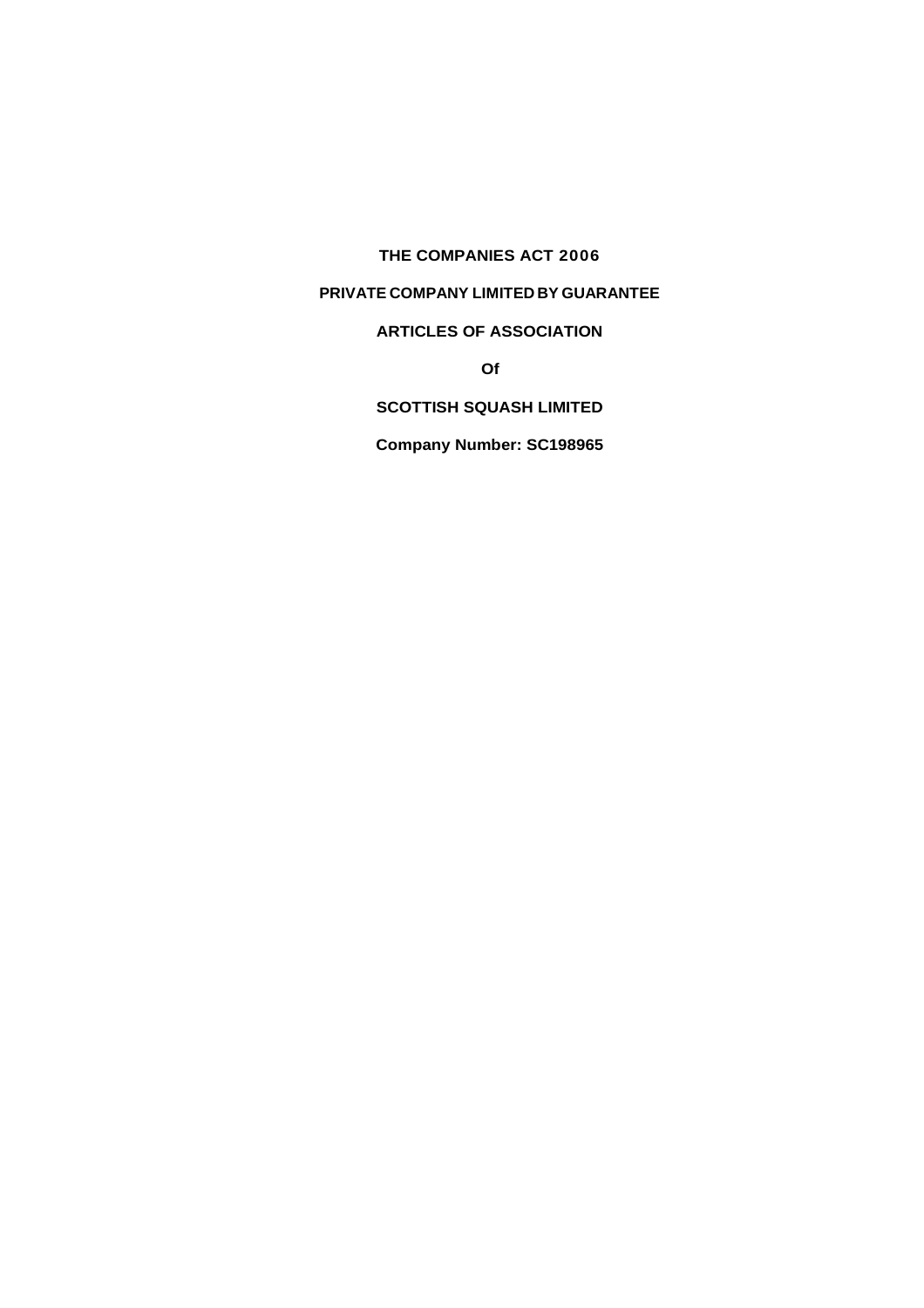# **THE COMPANIES ACT 2006 PRIVATE COMPANY LIMITED BY GUARANTEE ARTICLES OF ASSOCIATION of SCOTTISH SQUASH LIMITED**

## **Company Number: SC198965**

## **INTERPRETATION, OBJECTS AND MEMBERSHIP**

## **Defined Terms**

1 Inthese Articles, unless the context requires otherwise:

"Act" means the Companies Act 2006 which includes any statutory modification or re- enactment thereof for the time being in force;

"Articles" shall mean these articles of association, as may be amended from time to time;

"Associate Member" shall mean an individual member admitted to membership in accordance with these Articles;

"Associated Regional Association" shall mean those regional associations who have been admitted to membership in accordance with these Articles;

"CEO" shall mean the Chief Executive Officer of SSL;

"Company" shall mean Scottish Squash Limited or "SSL" (as hereinafter defined);

"Full Corporate Member" shall mean a full corporate member being a club, unincorporated association, company or other corporate form admitted to membership in accordance with these Articles;

"In writing" shall mean written, printed or lithographed or faxed, or partly one and partly another, and other modes of representing or reproducing words, symbols or other information in visible form;

"Management Board" shall mean the Board of Directors and "a member of the Management Board" shall mean a Director and shall have the meaning ascribed to it in Articles 22-36;

"Not less than... days" shall mean the period ending immediately before that date;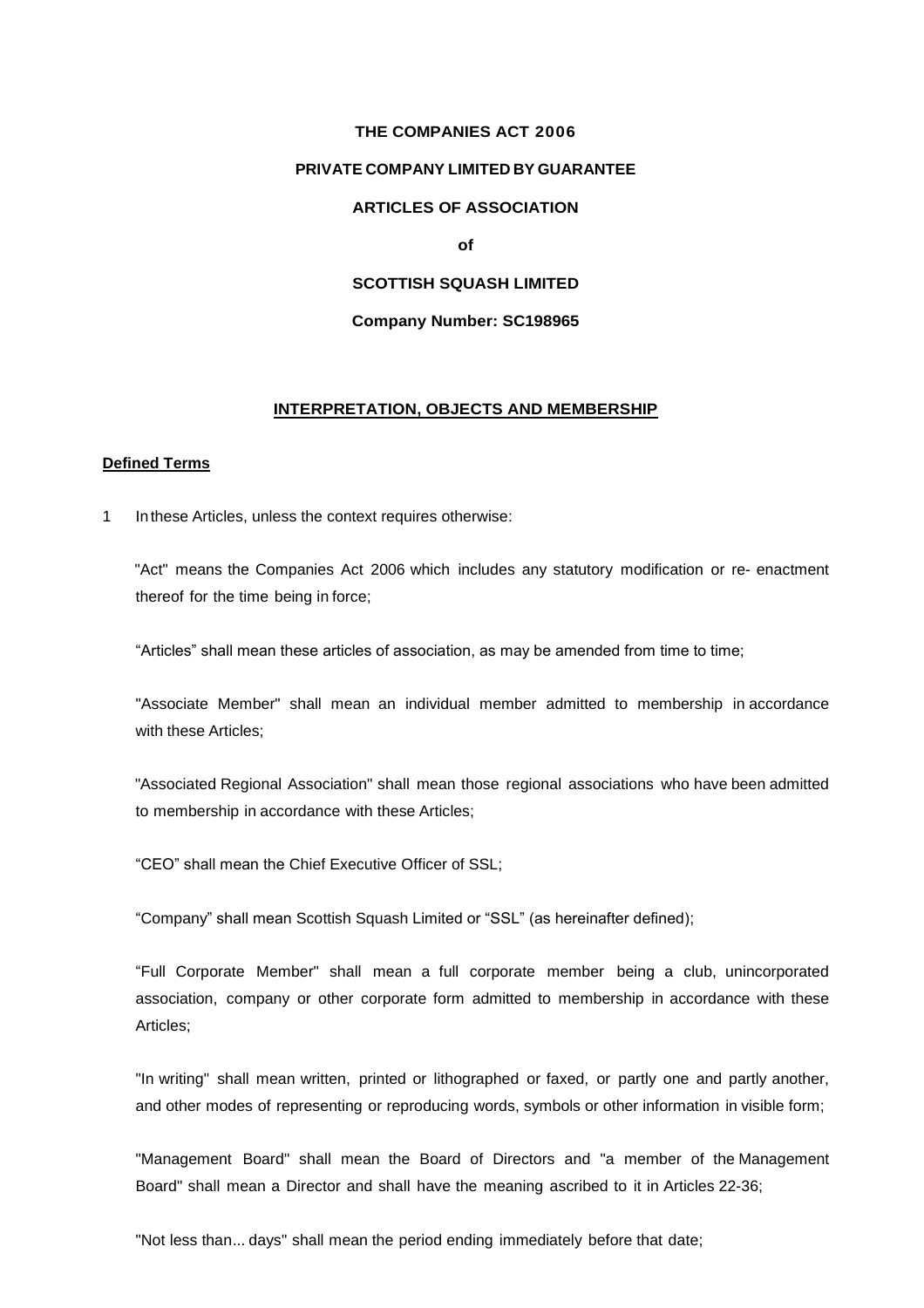"Office of SSL" shall mean the published correspondence address for the time being of SSL;

"Ordinary Resolution" has the meaning given in section 282 of the Act, which is a resolution (notice of the meeting at which it is to be considered having been given to members entitled under these Articles to receive it) which, to be passed, requires a simple majority of the votes cast in a general meeting of the members entitled to vote;

"President", "Vice-President(s)", "Regional Director(s)" and "Non-Executive Directors" of SSL shall have the meaning ascribed to them in Articles 23-36 and shall be elected in accordance with these Articles;

"Registered Members" shall mean the senior and junior m em bers of Full Corporate Members insofar as SSL has received all details required in accordance with Articles 13 and 76;

"Rules of Squash 57" shall mean the Rules of the Singles and Doubles game from time to time published by the Management Board, including specifications for Squash 57 courts and playing equipment;

"Rules of Squash" shall mean the Rules for the Singles and Doubles game from time to time published by the World Squash Federation, including specifications for Squash Courts and playing equipment;

"Secretary" shall mean the person appointed to perform the duties of the Secretary of SSL, including a general, joint, assistant or deputy Secretary.

"Special Resolution" has the meaning given in section 283 of the Act, which is a resolution (notice of the meeting at which it is to be considered having been given to the members entitled under these Articles to receive it) which requires at least 75% of the vote of the members present at the general meeting to vote to be passed;

"Squash" shall mean the sport of squash as played under the rules from time to time published by the World Squash Federation;

"Squash Club" shall mean any club, unincorporated association, company or other corporate body formed in relation to Squash;

"Squash Courts" shall mean a court complying with the specification for squash courts published in the Rules of Squash, whether or not that court is utilised solely for the playing of squash, and such other similar courts as may be agreed at a general meeting to be suitable for the playing of squash;

"Squash 57" shall mean the sport formerly known as racketball and played under the rules published from time to time by the Management Board;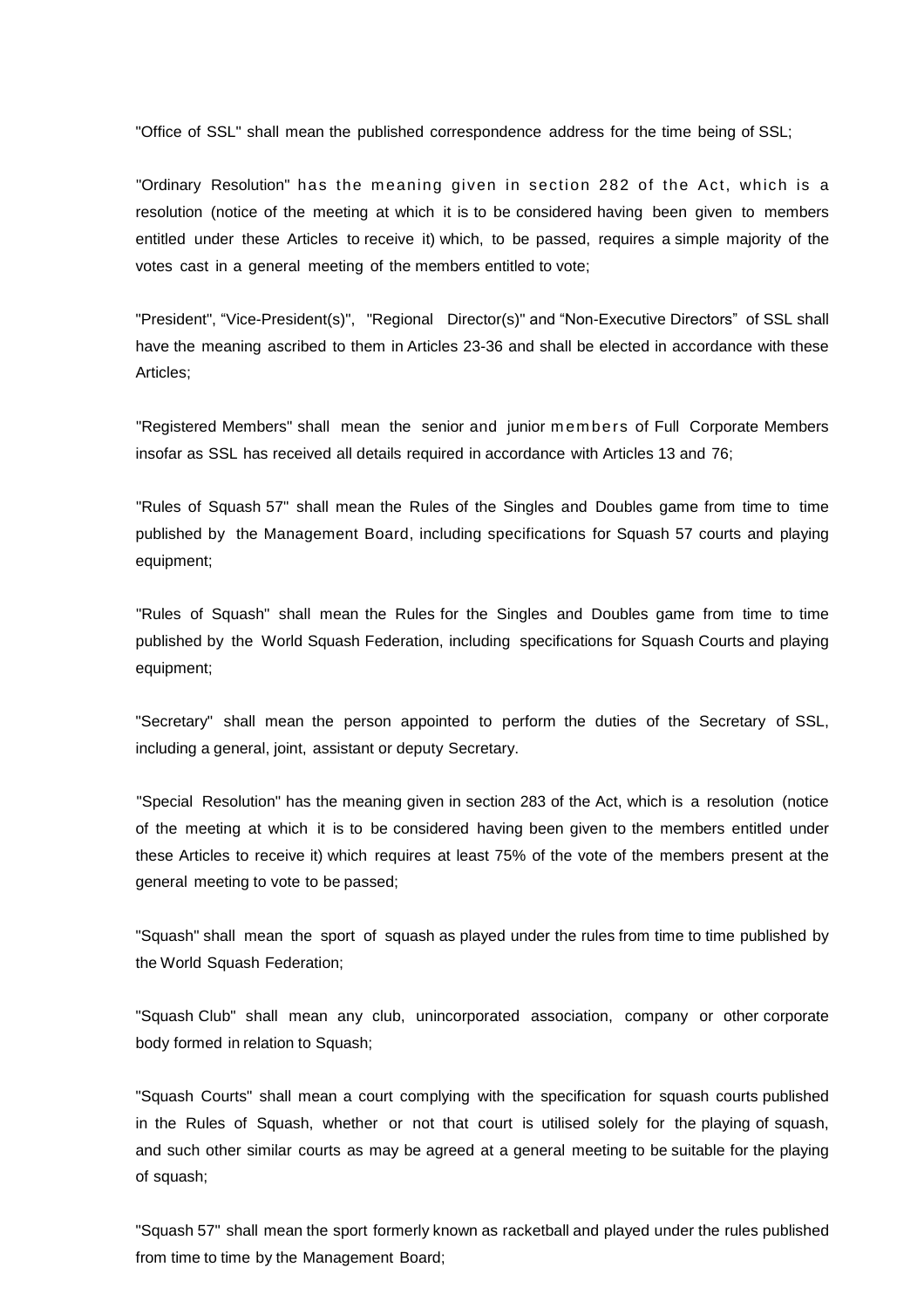"Squash 57 Club" shall mean any club, unincorporated association, company or other corporate body formed in relation to Squash 57;

"Squash 57 Court" shall have the same meaning as Squash Court;

"Squash Season" shall mean the period from 1 September to 31 August;

"World Squash Federation" shall mean the worldwide governing body of squash incorporated as the World Squash Federation Limited; and

- 2 Unless the context otherwise requires, other words or expressions contained in these Articles bear the same meaning as in the Act but excluding any statutory modification thereof not in force when these Articles become binding on SSL.
- 3 Words importing the singular number only shall include the plural number, and vice versa. Words importing the masculine gender only shall include the feminine gender. Words importing persons except the words "individual" shall include associations, corporations and other organisations whether incorporated or unincorporated.
- 4 For the purposes of section 20 of the Act, the relevant model articles shall be deemed to have been excluded fully and replaced with the provisions of these Articles.

# **Objects and Powers**

- 5 The Company shall have the powers to do all such lawful things as are consistent with the furtherance of its principles and objects, including the publication of all codes of conduct and policies as decided upon by SSL from time to time.
- 6 The principles and objects of the Company are:
	- 6.1 To be non-profit making and to act as the governing body in Scotland of the sports of Squash and Squash 57;
	- 6.2 Uphold and enforce, in Scotland, the rules of Squash and Squash 57;
	- 6.3 To promote the growth and general welfare of Squash and Squash 57 in Scotland;
	- 6.4 To make, amend, uphold and enforce the regulations for Scottish National Squash Championships and competitions and for Scottish National Squash 57 Championships and competitions;
	- 6.5 To promote and organise Scottish Championships for teams and individuals;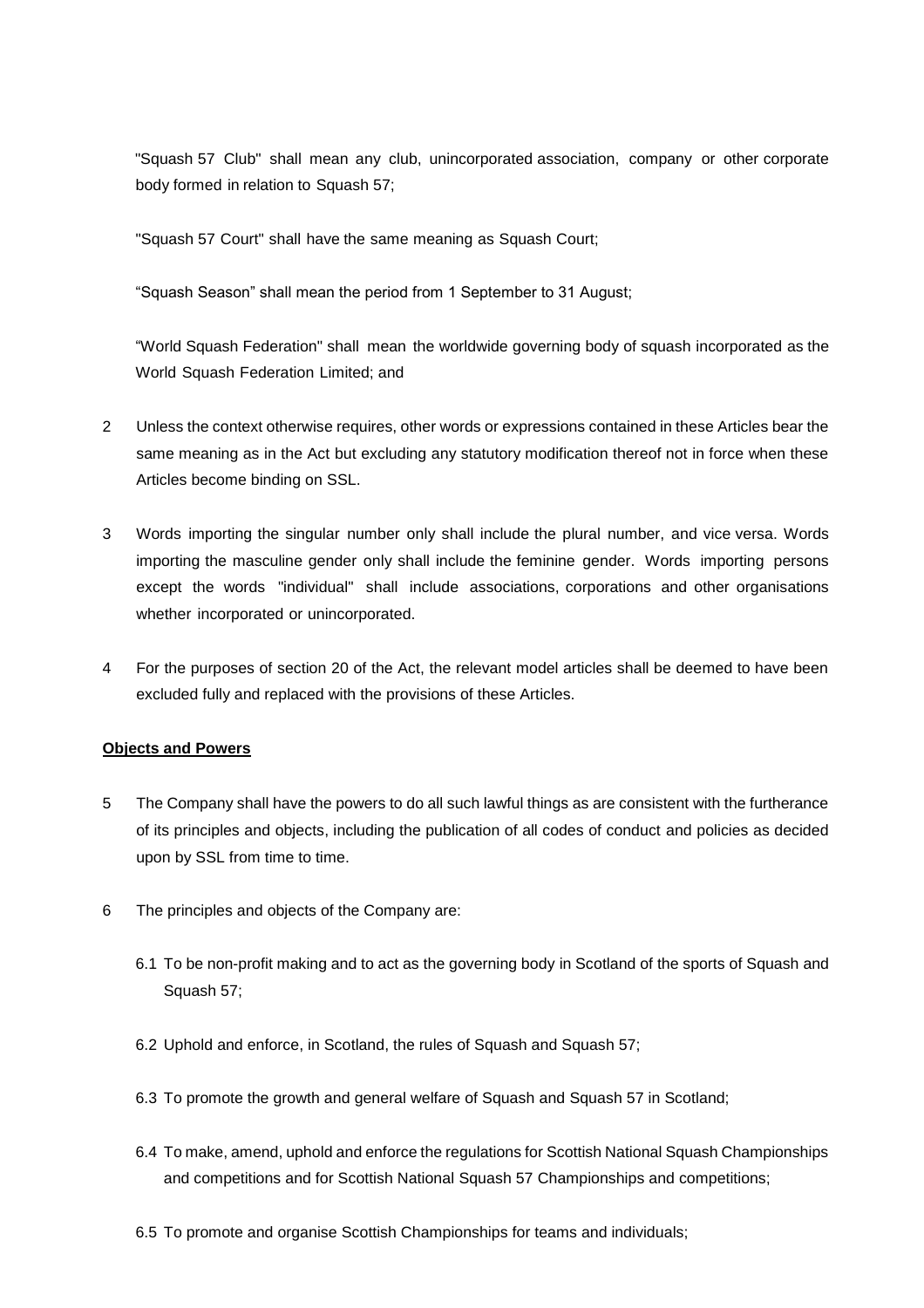- 6.6 To preserve the integrity of Squash and Squash 57 as sports;
- 6.7 To employ the funds of SSL in such manner as shall be deemed expedient in the interests of Squash and Squash 57;
- 6.8 To observe the general and the fundamental principles of sportscotland, Commonwealth Games Scotland and the Olympic Charter;
- 6.9 To ensure equality of opportunity and fair treatment of all people involved with the organisation, regardless of gender, pregnancy and maternity, gender reassignment, disability, race (including ethnic background, nationality and colour), marital or civil partnership status, age, sexual orientation, religion or belief or social background; and
- 6.10 To do all such things as the Management Board thinks fit to further the interests of SSL or to be conducive or incidental to the attainment of all or any of the Objects stated above.

## **Membership: General**

- 7 SSL shall comprise:
	- 7.1 Full Corporate Members as admitted to membership in accordance with Article 8. Such members shall have the right to receive notice of, attend and vote at aII General Meetings of SSL.
	- 7.2 Associate Members admitted to membership in accordance with Article 8 being any individual who is ordinarily resident outwith Scotland (as determined by the Management Board in their entire discretion) who wishes to take part in tournaments in Scotland or represent Scotland. Such members shall have no right to attend, speak or vote at General Meetings of SSL.
	- 7.3 Associated Regional Associations as further described in Articles 9-11. Such members shall have the right to receive notice of attend and speak but not vote at General Meetings of SSL.
	- 7.4 Individual recreational members, not being Registered Members of a Full Corporate Member, who have agreed to be affiliated to SSL.
- 8 Any Squash Club and/or Squash 57 Club which is eligible for Full Corporate membership, any individual, incorporated groupings of individuals wishing to be recognised by SSL and all applicants for Associated Regional Association membership may apply to SSL for admission as a member. Such applications shall be in such form and accompanied by such information as prescribed by the Management Board from time to time and such subscription fee as prescribed by the Management Board from time to time. Applicants shall be admitted to Full Corporate Membership or Associate Membership (as appropriate) unless it is otherwise determined by the Management Board. Applicants shall be admitted to Associated Regional Association membership in accordance with Articles 9-11 in the case of incorporated groupings of individuals, the constitution of the group shall comply with the principles and objects of SSL and all rules of SSL as determined by the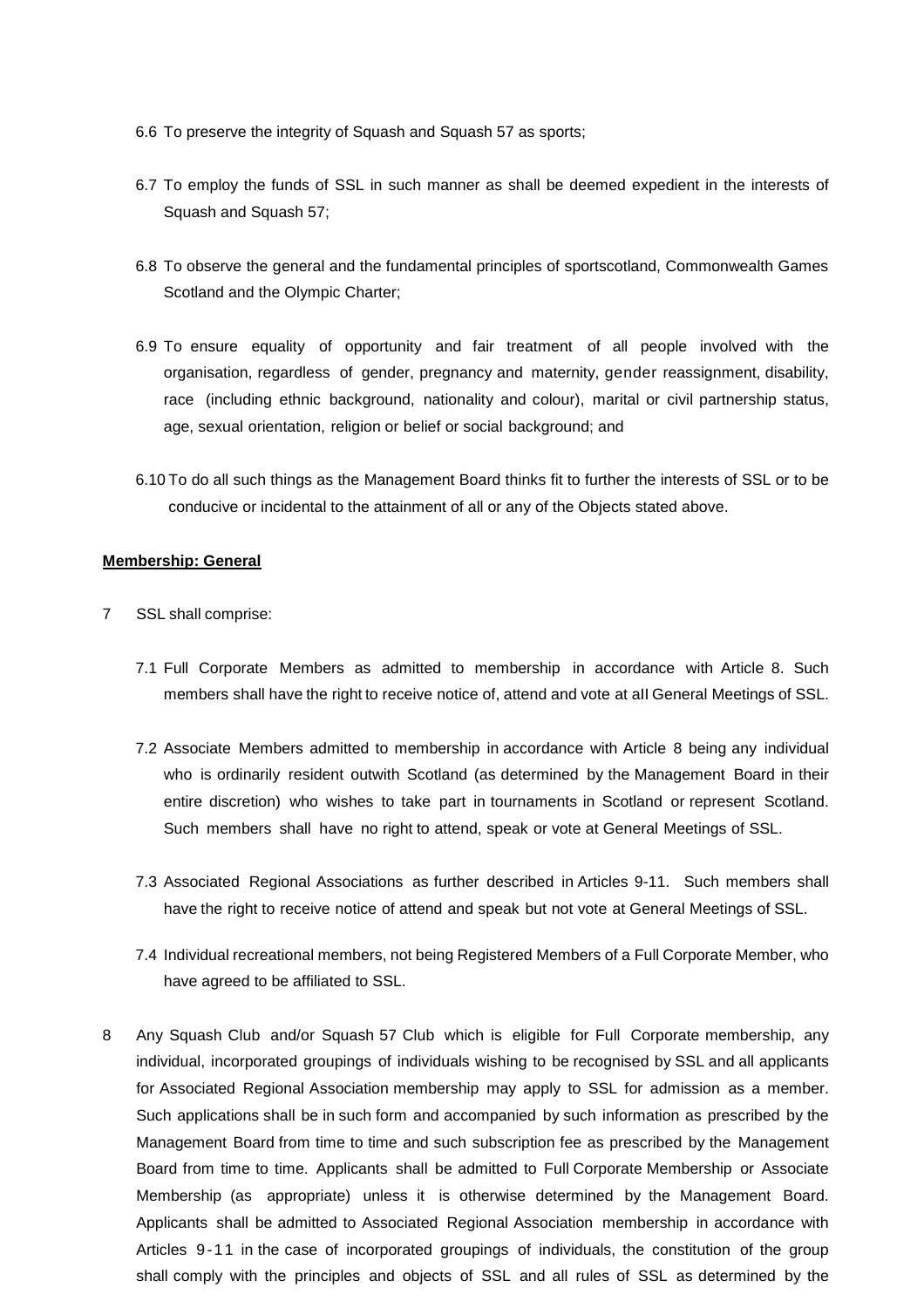Management Board from time to time and must be in a form acceptable to the Management Board. Membership shall not be transferable.

## **Associated Regional Associations**

- 9 Full Corporate Members shall be grouped into Associated Regional Associations for the purpose of promoting and regulating Squash and Squash 57 in Scotland. In the event of a dispute as to which Associated Regional Association a Full Corporate Member should belong, the decision of the Management Board shall be final.
- 10 Associated Regional Associations shall assist SSL in implementing the principles and objects of SSL and all rules and policies of SSL in their regions and must observe all principles and objects of SSL and all rules and policies of SSL.
- 11 The number and geographical boundaries of the Associated Regional Associations will be in line with those of the Regional Institute of Sport as determined from time to time by sportscotland (or any successor body).

## **Membership: Subscriptions**

- 12 The application by a prospective Full Corporate and/or Associate Member and/or individual recreational member shall be accompanied by the appropriate joining and subscription fees from time to time determined by SSL.
- 13 Each Full Corporate and/or Associate Member and/or Associated Regional Associations and/or individual recreational member shall pay an annual renewal subscription towards the expenses of SSL. The scale, rate and amounts of all such renewal subscriptions shall be determined by the Management Board at a General Meeting. Each Full Corporate Member shall also submit a list of Registered Members and any other information requested by SSL.
- 14 The provisions of Article 19 shall apply in the event of non-payment of the annual subscription fees.

# **Membership: Rights**

- 15 Subject to Article 16 below and in addition to the rights conferred upon members under the Act, each Full Corporate Member and Associated Regional Association shall be entitled to appoint one delegate to represent it or him at a General Meeting and who shall be regarded by SSL as the official point of contact. In addition, each Full Corporate Member shall be entitled to appoint one observer who may attend the General Meeting but may speak only with the permission of the Chairman and shall not be entitled to vote on behalf of the Full Corporate Member.
- 16 A person may only represent (either as delegate or observer) one Full Corporate or Associated Regional Association and may not vote or speak on behalf of another Full Corporate or Associated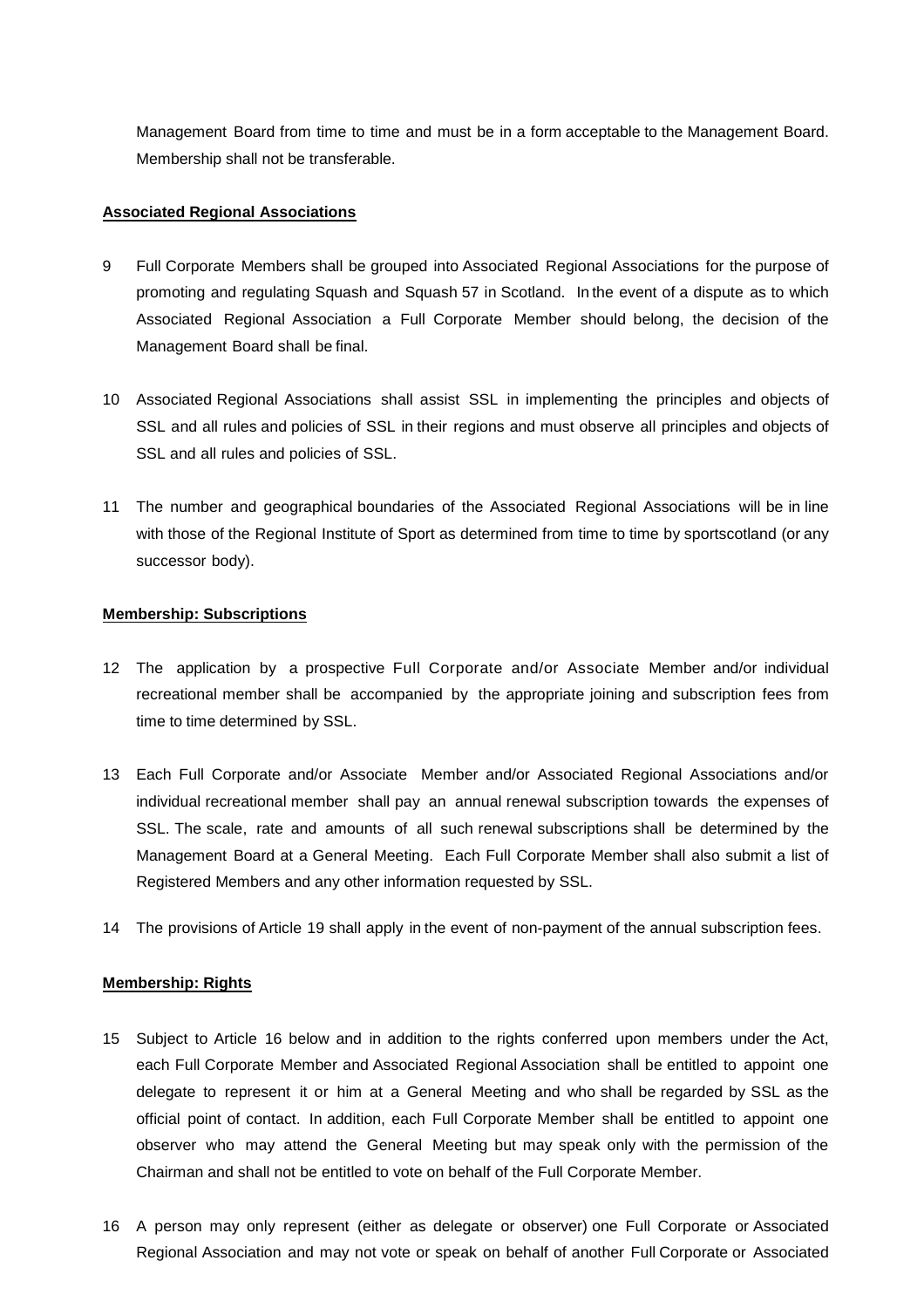Regional Association. Members of the Management Board shall not be permitted to represent in any capacity whatsoever either a Full Corporate or Associated Regional Association. A delegate shall, if so required, produce to the Management Board evidence sufficient to satisfy the Management Board that he/she is the properly appointed delegate of the Full Corporate or Associated Regional Association he/she claims to represent.

#### **Membership: Disputes**

17 Full Corporate, Associate Members, Associated Regional Associations, Officers and Registered Members of SSL shall not be permitted to bring before a court of justice disputes involving all or any of them, and membership of SSL shall involve members renouncing the right to take a dispute before a court of justice. Any such dispute shall be referred to an arbitration tribunal appointed by common consent, or failing this in the case of Squash only, by the President of the World Squash Federation.

# **Membership: Cessation and Suspension**

- 18 A Full Corporate and/or Associate Member wishing to retire from SSL must give notice in writing to be received by SSL not later than three calendar months before the end of the current Squash Season, and in default will be held liable for the subscription for the current Squash Season.
- 19 Any Full Corporate Member and/or Associate Member which/who fails to pay its/his subscription by 31 October in any year may be suspended from membership and all membership rights of that member may be deemed to be revoked. It/he shall remain liable for subscriptions during the period of suspension and may be re-admitted to membership by the Management Board upon full payment of the subscription due. During the period of such suspension the suspended Full Corporate Member may not attend, speak or vote at General Meetings of SSL.
- 20 Any Full Corporate and/or Associate Member whose continued membership, in the opinion of the Management Board, damages the national standing of Squash or Squash 57 as a Scottish sport or carries out any act or practice which in the opinion of the Management Board is detrimental to Squash or Squash 57 may be suspended or expelled from their membership of SSL, if it is so determined by the Management Board. Any such suspension or expulsion shall be effective from the date upon which notice of the suspension or expulsion is given to the Member concerned by the Management Board. During the period of any such suspension the suspended Full Corporate and/or Associate Member may not attend, speak or vote at General Meetings of SSL or participate in SSL competitions. The suspended Full Corporate and/or Associate Member shall remain liable for payment of its/his subscription to SSL notwithstanding its/his suspension. For the avoidance of doubt the Management Board shall have the power to prohibit any act or practice by Full Corporate and/or Associate Member which in the opinion of the Management Board is or was detrimental to Squash or Squash 57. The Management Board may impose any such conditions as it sees fit on the club or individual in question in the event of any suspension or expulsion.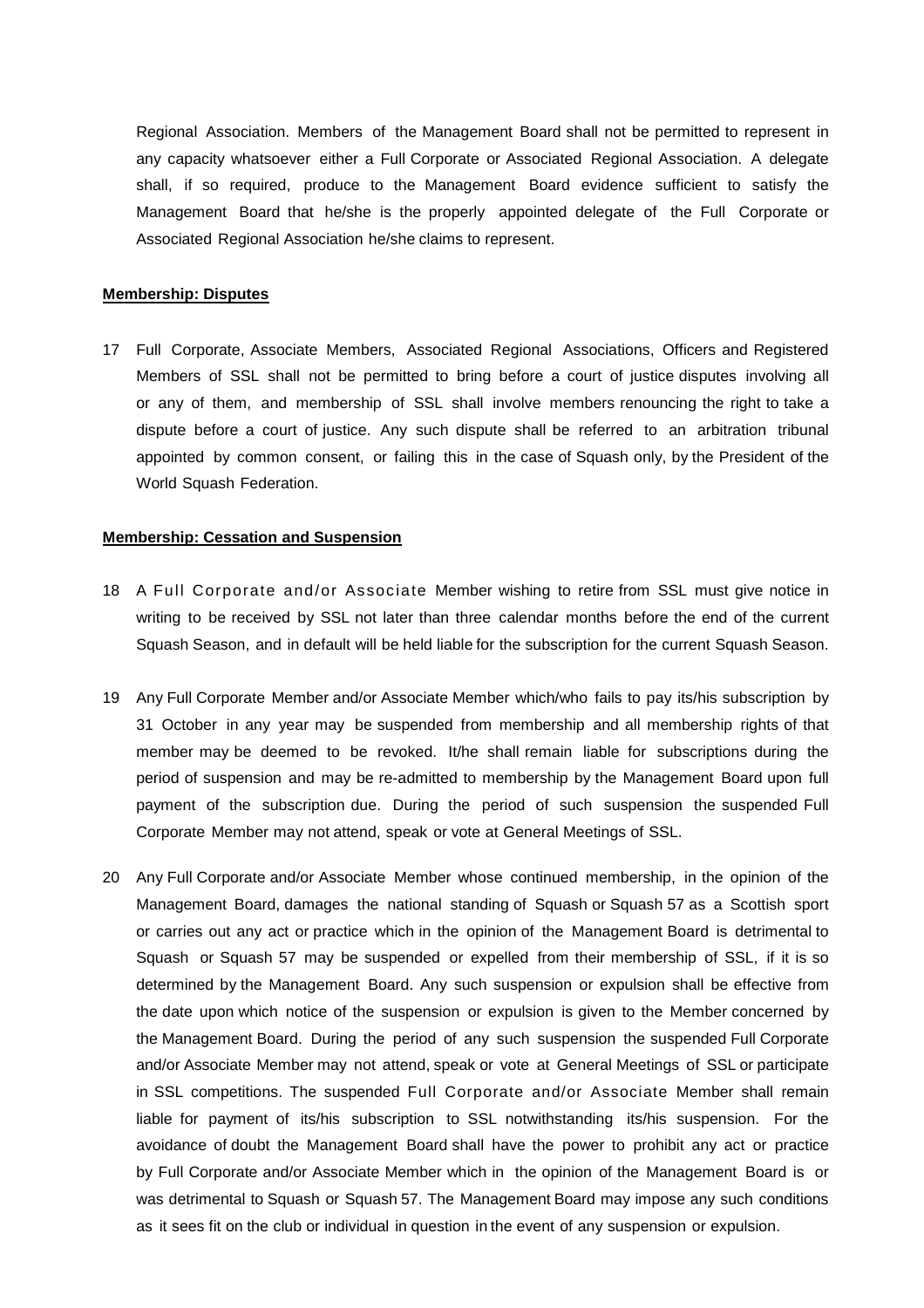21 Any Registered Members who have allegedly breached the rules of Squash or Squash 57 and/or have acted in a way that may have brought Squash or Squash 57 into disrepute will be dealt with under the SSL Disciplinary Policy (as amended from time to time).

## **MANAGEMENT BOARD**

## **Composition of the Management Board**

- 22 The number of members of the Management Board shall be not less than three and shall be subject to a maximum of twelve members. Members of the Management Board may serve for a maximum tenure of ten years after which time the member must resign from the Management Board and may not be re-elected, nominated or appointed to any elected position on the Management Board of SSL for a period of three years. Notwithstanding the adoption of the new Articles of Association, please refer to the bridging provisions in Articles 99-101 for the agreed tenures of the current members of the Management Board. The Management Board shall comprise the following individuals:
	- 22.1 the President;
	- 22.2 the CEO;
	- 22.3 the three Vice-Presidents (who have been elected in accordance with the provisions of Article 24 of these Articles and who hold the office of director of SSL) and who are also Regional Directors, nominated by their Associated Regional Association;
	- 22.4 the Financial Director (who has been elected in accordance with the provisions of Article 34 of these Articles and who holds the office of director of SSL);
	- 22.5 Regional Directors nominated by each Associated Regional Association ( who shall be appointed to the office of director of SSL) and who have not been elected as a Vice-President; and
	- 22.6 up to three other Non-Executive directors where, in the opinion of the Management Board, such person(s) have particular knowledge or expertise not covered by other members of the Management Board.

## **Election of Management Board: President**

23 The President shall be a director by virtue of his office and shall have such rights and privileges as the Management Board shall from time to time prescribe. The election of President shall be in accordance with Articles 25-30. A member so appointed shall hold office for a four year term but shall be eligible for re-election. The President shall hold office until the Annual General Meeting in the fourth year following their election, at which meeting the President shall retire but shall be eligible for reappointment for a further four year term in accordance with these Articles. There shall be no re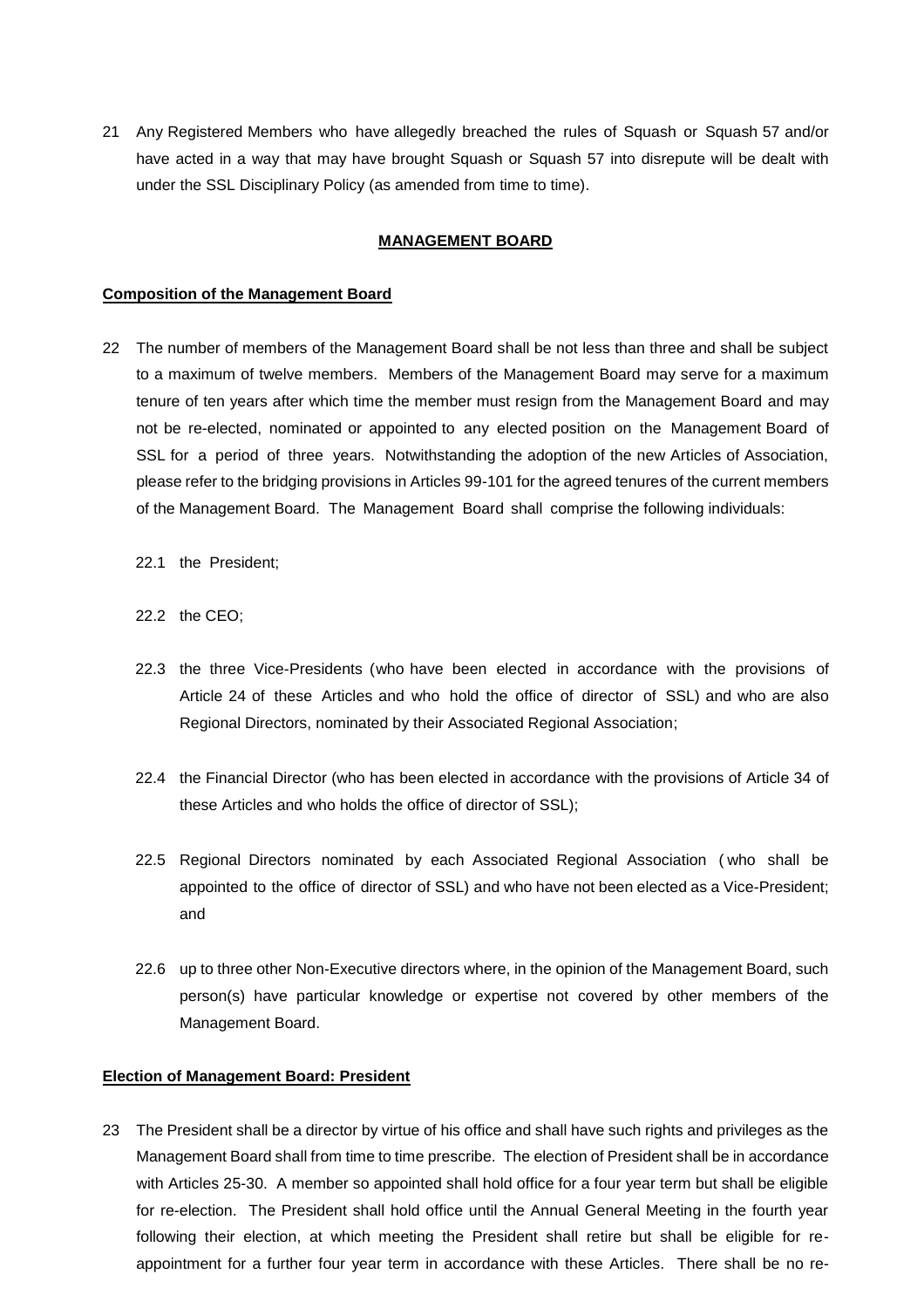election following completion of the second four year term and the President shall retire at the Annual General Meeting in the fourth year following their re-election. Upon termination or resignation the President shall resign from the office of member of the Management Board if he/she has served the maximum tenure of ten years and may not be re-elected, nominated or appointed to any elected position on the Management Board of SSL (including as a Regional Director) for a period of three years.

#### **Election of Management Board: Vice-President**

24 The Vice-Presidents shall be directors by virtue of their office and shall have such rights and privileges as the Management Board shall from time to time prescribe. The election of Vice-Presidents shall be in accordance with Articles 25-30. A member so appointed shall hold office for a three year term but shall be eligible for re-election. The Vice-President shall hold office until the Annual General Meeting in the third year following their election, at which meeting the Vice-President shall retire but shall be eligible for re-appointment for a further three year term in accordance with these Articles. There shall be no re-election following completion of the second three year term and the Vice-President shall retire at the Annual General Meeting in the third year following their re-election. Upon termination or resignation, the Vice-President shall resign the office of member of the Management Board if he/she has served the maximum tenure of ten years and may not be re-elected, nominated or appointed to any elected position on the Management Board of SSL (including as a Regional Director) for a period of three years.

# **Procedure for Elections of President and Vice-President**

- 25 Nominations for the election of the President and the Vice-Presidents must be received at the offices of SSL not less than thirty days before the date of the Annual General Meeting at which the election is to be held.
- 26 No nomination shall be accepted as valid unless:
	- 26.1 It is made by a Full Corporate Member;
	- 26.2 SSL has received, before the closing date for nominations, a statement signed by the nominee confirming his/her willingness to stand; and
	- 26.3 SSL has received, before the closing date for nominations, a statement from the nominee confirming either that he/she has no financial interest in the game of Squash, or if he/she does have such interests then setting out in full the nature and extent of those interests. In the event of the latter, then such statement shall accompany the papers distributed for the Annual General Meeting.
- 27 Details of nominations received shall accompany the papers distributed for the Annual General Meeting at which the elections are to be held. These shall comprise:-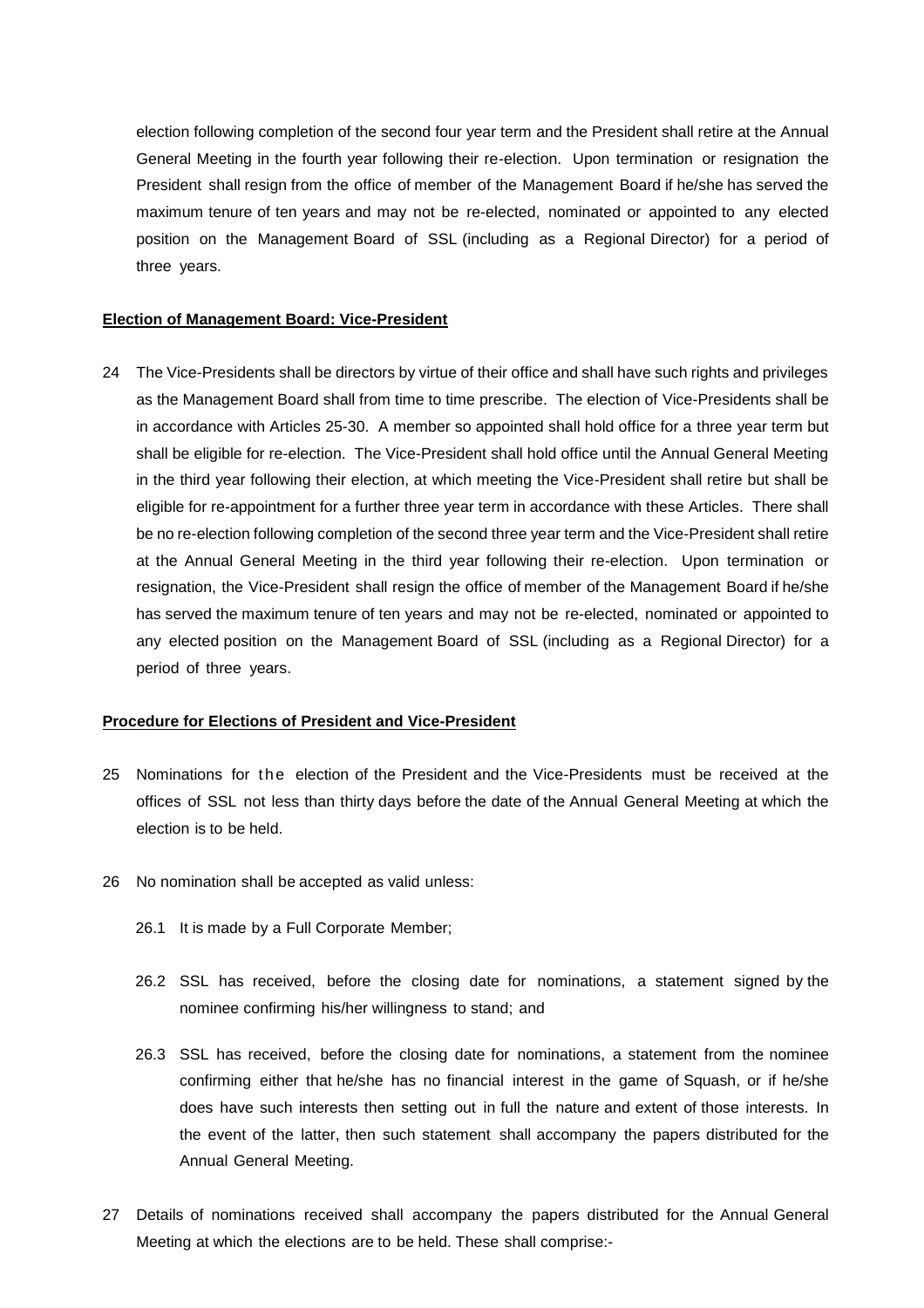- 27.1 a list of all valid nominations:
- 27.2 any statement arising out of Article 26.3 above; and
- 27.3 a statement of reasonable length in support of the candidate's nomination (if written and submitted by the candidate).
- 28 The election of the President and Vice-Presidents shall be held at the end of the Annual General Meeting. All elections shall be conducted by secret ballot unless it is otherwise determined by the Company.
- 29 The election for the post of President shall be conducted first. If there is only one candidate then he/she shall be declared elected. If there are two or more candidates, then the person or persons for whom the most number of properly recorded votes is cast shall be declared elected and in the event of an equality of votes the CEO shall have a casting vote.
- 30 The elections for the posts of Vice-President shall follow the election of the President and shall be conducted in the same manner as the election for the post of President. If the elected President was also a candidate as a Vice-President, then he/she shall automatically be removed from the voting procedures for Vice-Presidents.

# **Election of Management Board: Regional Directors**

- 31 The Management Board shall publicise to Associated Regional Associations details of the roles and responsibilities of and skills required from a Regional Director when seeking nominations from Associated Regional Associations and it shall be the responsibility of the Associated Regional Association to make proper arrangements in accordance with any policies made by the Management Board for the nomination of a Regional Director from that region.
- 32 All persons nominated by an Associated Regional Association must be bona fide Registered Members of Full Corporate Members. The nominated Regional Directors shall be appointed to the office of director and shall assist SSL in implementing the principles and objects of SSL in their respective regions and as such may be appointed to the chair of sub-committees. Regional Directors shall hold office until the AGM following their appointment whereupon they must resign but may be reappointed to the position of Regional Director thereafter in accordance with this Article. Regional Directors may serve for a maximum of ten years as a member of the Management Board after which time the member must resign from the Management Board and may not be re-elected, nominated or appointed to any elected position on the Management Board of SSL for a period of three years.
- 33 In the event that an Associated Regional Association does not nominate a person for appointment as a Regional Director within 3 months of the call for nominations, the Management Board shall advertise for applicants to stand as a Non-Executive Director of SSL, detailing the required skill then sought by the Management Board, and shall be able to appoint such person to act in such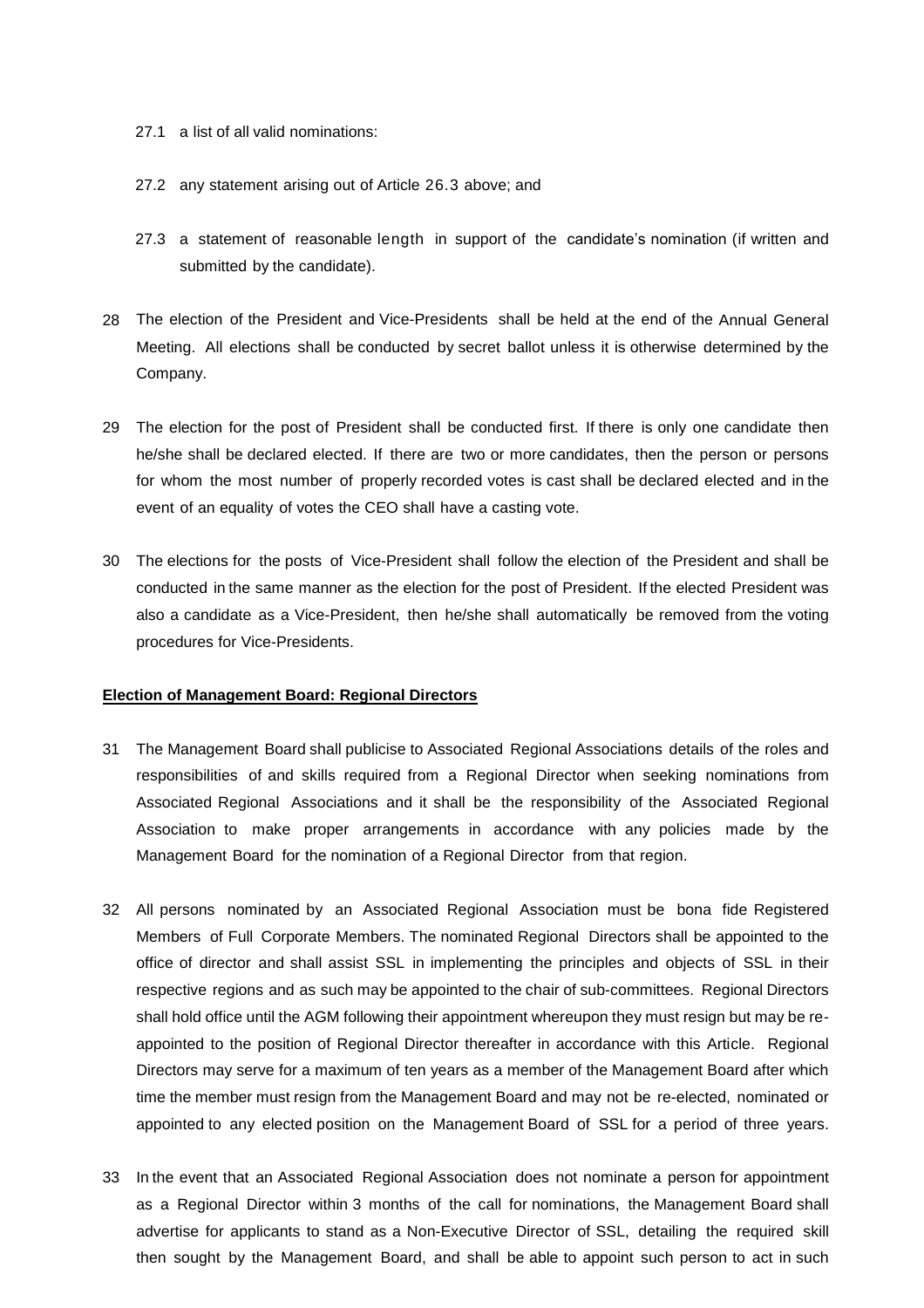capacity for the remainder of the term which the Regional Director would have held office had a person been nominated.

# **Election of Management Board: Financial Director, Non-Executive Directors, Company Secretary & Casual Vacancies**

- 34 Any member of the Management Board may propose the appointment of the Financial Director and up to three Non-Executive Directors where, in the opinion of the Management Board, such person(s) have particular knowledge or expertise not covered by other members of the Management Board. The appointment of new Non-Executive Directors must be ratified at a meeting of the Management Board and thereafter filed in the SSL records at Companies House. The Financial Director and the Non-Executive Directors may serve for a maximum of ten years as a member of the Management Board after which time the member must resign from the Management Board and may not be re-elected, nominated or appointed to any elected position on the Management Board of SSL for a period of three years.
- 35 Subject to the provisions of the Act, the Management Board may appoint a Secretary for such term upon such conditions as it may think fit and any Secretary so appointed may be removed by it.
- 36 Any casual vacancy howsoever occurring in the Management Board may, pending election at an AGM held in accordance with the provisions of these Articles, be filled by the Management Board.

## **Powers of the Management Board**

- 37 Subject to the provisions of the Act and the Articles and to any directions given by special resolution, the business of SSL shall be managed by the Management Board who may exercise all the powers of SSL and may pay all such expenses of, and preliminary and incidental to the promotion, formation, establishment and registration of SSL as they think fit. Notwithstanding the foregoing generality, the Management Board shall establish the strategic direction and policies of SSL from time to time, secure funding, approve budget and monitor expenditure, monitor the implementation of all plans and policies of SSL and provide direction and leadership for Squash in Scotland.
- 38 The Management Board may, by power of attorney or otherwise, appoint any person to be the agent of SSL for such purposes and on such conditions as they determine including authority for the agent to delegate all or any of his/her powers. All acts and proceedings delegated under this Article shall be reported to the Management Board. The Management Board may revoke any delegation in whole or part, or alter its terms.
- 39 The Management Board may exercise all the powers of SSL to borrow money without limit as to amount and upon such terms and in such manner as it thinks fit, and to grant any mortgage, charge or standard security over its undertaking, property and uncalled capital, or any part thereof, and to issue debentures, debenture stock a nd other securities whether outright or as security for any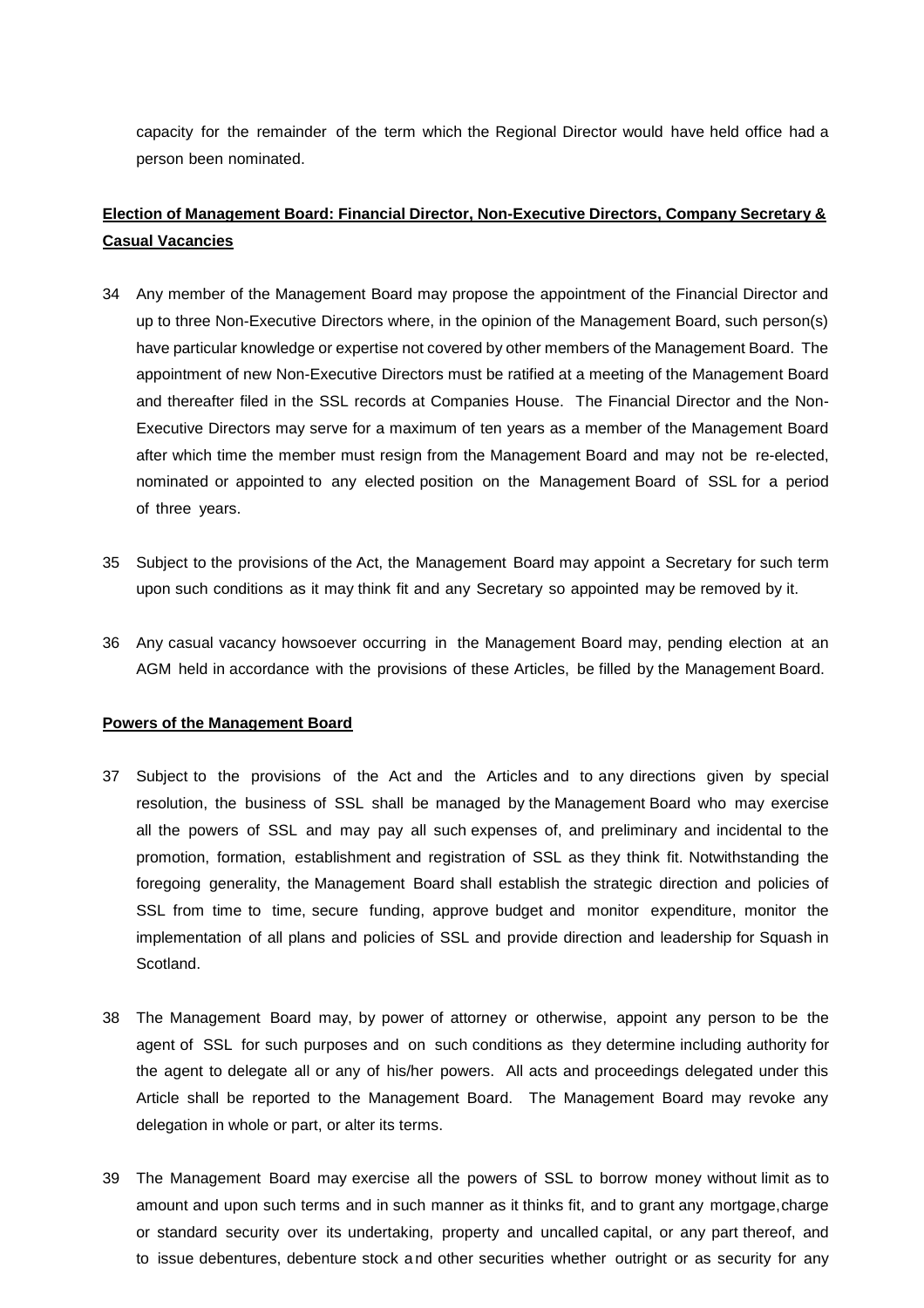debt, liability or obligation of SSL or of any third party.

40 The Management Board may from time to time approve or amend, suspend or revoke policies relating to the management and procedures of SSL which shall be binding on all members of SSL. Said policies shall be intimated by the Management Board to all members and shall be enforceable from such date two days after intimation of same has been sent to all members (notwithstanding the fact that one or more members may not have received the same).

#### **Delegation of Powers and Formation of Sub-Committees**

41 The Management Board may delegate any of their powers, duties and responsibilities to any subcommittees consisting of one or more of their number and/or individuals who in their sole opinion are considered fit to perform such functions. They may also delegate to any member of the Management Board such of their powers as they consider desirable to be exercised by him/her. Any such delegation of power or formation of sub- committees may be made subject to any conditions the members of the Management Board may impose, and either collaterally with or to the exclusion of their own powers and may be revoked or altered. Insofar as these Articles do not regulate the proceedings of sub-committees, the proceedings of a sub-committee with two or more members shall be governed by the Articles regulating the proceedings of the Management Board so far as they are capable of applying. Sub-committees shall implement relevant policies and plans delegated to them by the Management Board.

# **Disqualification and Removal of Members of the Management Board**

- 42 SSL may by special resolution remove any member of the Management Board whereupon an election of his/her replacement shall be held in accordance with the provision of these Articles. Prior to any decision regarding the removal of a member of the Management Board, the President shall have the power to suspend that individual from any involvement in the Sport.
- 43 Without prejudice to the provisions of section 168 of the Act, the office of a member of the Management Board shall be vacated if:-
	- 43.1 he/she has served the maximum tenure of ten years on the Management Board; or
	- 43.2 he/she ceases to be a member of the Management Board by virtue of any provision of the Act or he/she becomes prohibited by law from being such a member; or
	- 43.3 he/she becomes bankrupt or makes any arrangement or composition with his/her creditors generally; or
	- 43.4 he/she is, suffering from mental disorder or mental impairment and a registered medical practitioner gives a written opinion confirming that he/she is incapable of carrying out their duties; or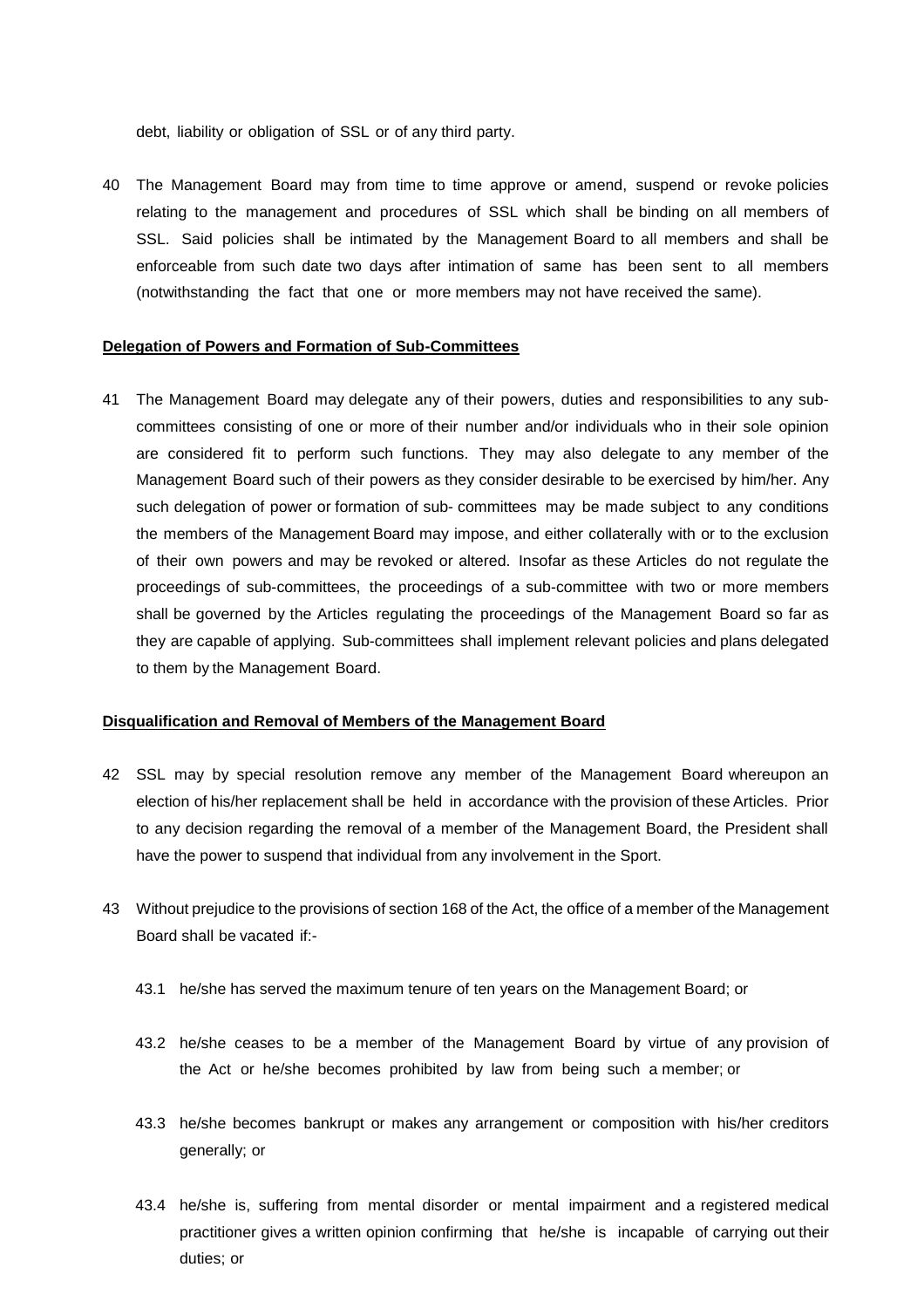- 43.5 he/she resigns his/her office by notice to SSL; or
- 43.6 he/she shall for more than six consecutive months have been absent without permission of the members of the Management Board from meetings of the Management Board held during that period and the members of the Management Board resolve that his/her office be vacated; or
- 43.7 in the view of the Management Board by majority vote he/she does not fulfil his/her responsibilities properly as a member of the Management Board or is in breach of the Management Board Code of Conduct (or any similar code, policy or guideline of SSL introduced from time to time); or
- 43.8 in the case of Regional Directors, the Associated Regional Association of which they are a representative ceases to be a member of the Company or the Associated Regional Association does not comply with any rules or policies of SSL or is banned, suspended or expelled from membership of SSL.

## **Remuneration of Members of the Management Board**

44 Members of the Management Board shall not be entitled to payment for their services as a member of the Management Board but may be paid reasonable and proper remuneration in return for any services actually rendered to the Company (other than services rendered as a member of the Management Board) whether as an employee or otherwise and may be reimbursed for expenses incurred in legitimate work for SSL which has been authorised in advance of expenditure and which conforms to the criteria for expenses set by the Management Board.

#### **Proceedings of the Management Board**

- 45 Subject to the provisions of the Articles, the Management Board may regulate its proceedings as it thinks fit. A member of the Management Board may, and the Secretary at the request of a member of the Management Board shall, call a meeting of the Management Board. Notice of any meeting of the Management Board must indicate its proposed date and time, where it is to take place and if it is anticipated that directors participating in the meeting will not be in the same place, how it is proposed that they should communicate with each other during the meeting. Notice of a meeting of the Management Board must be given to each director, but need not be in writing.
- 46 A member of the Management Board or member of a committee of the Management Board may participate in a meeting of the Management Board or such committee by means of telephonic, video conferencing or similar communications whereby all persons participating in the meeting can hear each other. Participation in a meeting in this manner shall be deemed to constitute presence in person at such a meeting. The location of such meeting shall be deemed to be the place at which the Chairman of the meeting was located at the time of that meeting.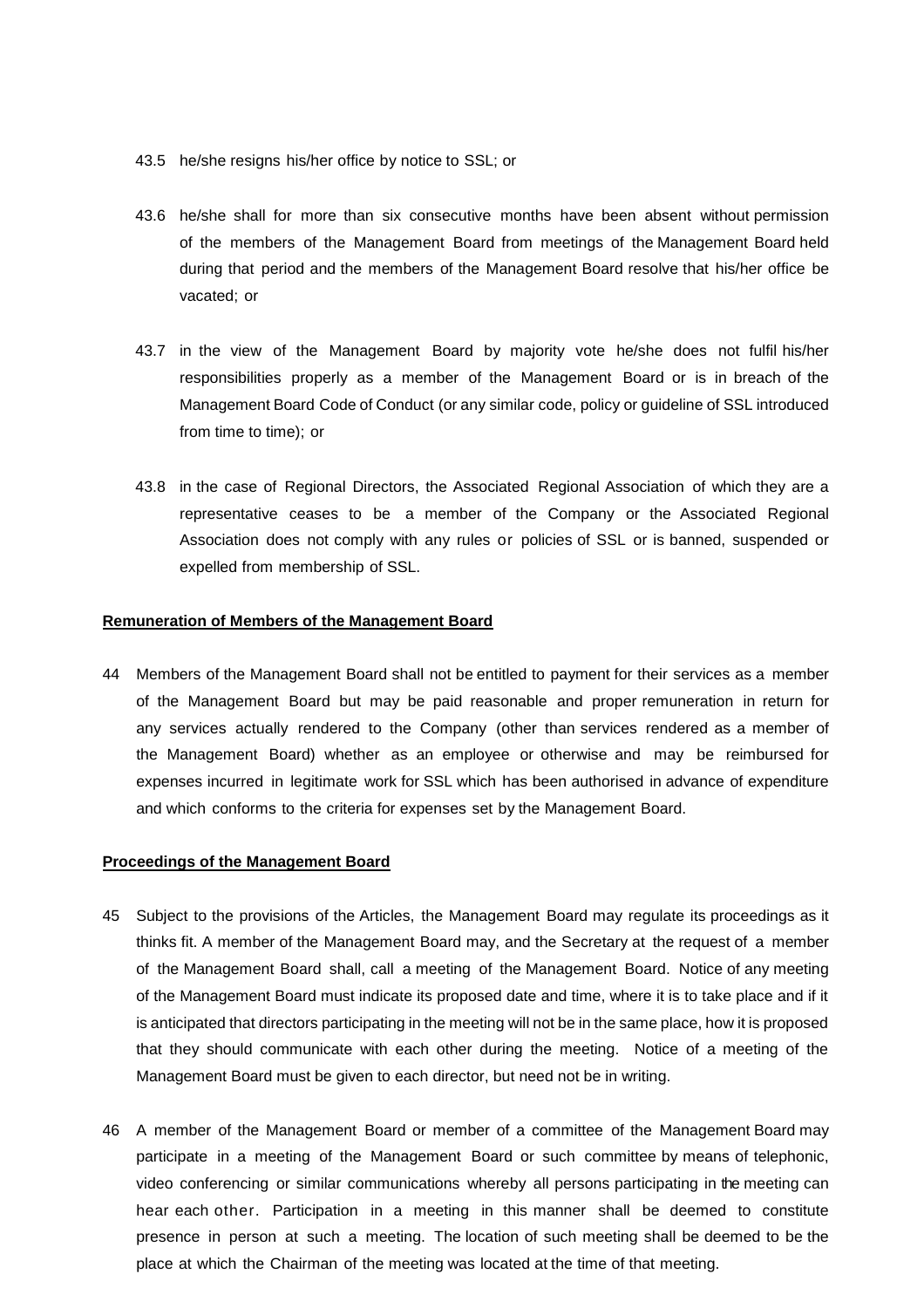- 47 The quorum for the transaction of the business of the Management Board shall be four.
- 48 The President of SSL, in his absolute discretion, may invite guests, from time to time, to attend meetings of the Management Board. Such guests shall only attend the meeting for business germane to their expertise and knowledge and as directed by the President. No such invited guests shall have a vote on matters determined at a meeting of the Management Board.
- 49 The continuing members or member of the Management Board may act notwithstanding any vacancies in their number, but, if the number of members of the Management Board is less than the number fixed as the quorum, the continuing member or members of the Management Board may act only for the purpose of filling vacancies or of calling a General Meeting.
- 50 The President of SSL shall ordinarily be the Chairman of meetings of the Management Board. In the absence of the President of SSL, the Management Board may appoint one of its number to be the Chairman of the Management Board and may at any time remove him/her from that office. But if there is no member of the Management Board holding that office, or if the member of the Management Board holding it is unwilling to preside or is not present within five minutes after the time appointed for the meeting, the members of the Management Board present may appoint another of their number to be Chairman of the meeting.
- 51 All acts done by the Management Board, or of a sub-committee of the Management Board, or by a person acting as a member of the Management Board shall, notwithstanding that it be afterwards discovered that there was a defect in the appointment of any member of the Management Board or that any of them was disqualified from holding office, or had vacated office, or was not entitled to vote, be as valid as if every such person had been duly appointed and was qualified and had continued to be a member of the Management Board and had been entitled to vote.
- 52 A resolution in writing signed by all the members of the Management Board entitled to receive notice of a meeting of the Management Board or of a sub-committee of the Management Board shall be as valid and effectual as if it had been passed at a meeting of the Management Board or (as the case may be) a committee of the Management Board duly convened and held and may consist of several documents in the like form each signed by one or more members of the Management Board.
- 53 A member of the Management Board shall not vote at a meeting of the Management Board or of a sub-committee of the Management Board on any resolution concerning a matter in which he/she directly or indirectly has an interest or duty which is material and which conflicts or may conflict with the interests of SSL and all members of the Management Board shall comply at all times with the provisions of the Act in relation to any such interest.
- 54 For the purposes of this Article, an interest of a person who is, for any purpose of the Act (excluding any statutory modification thereof not in force when this Article becomes binding on SSL),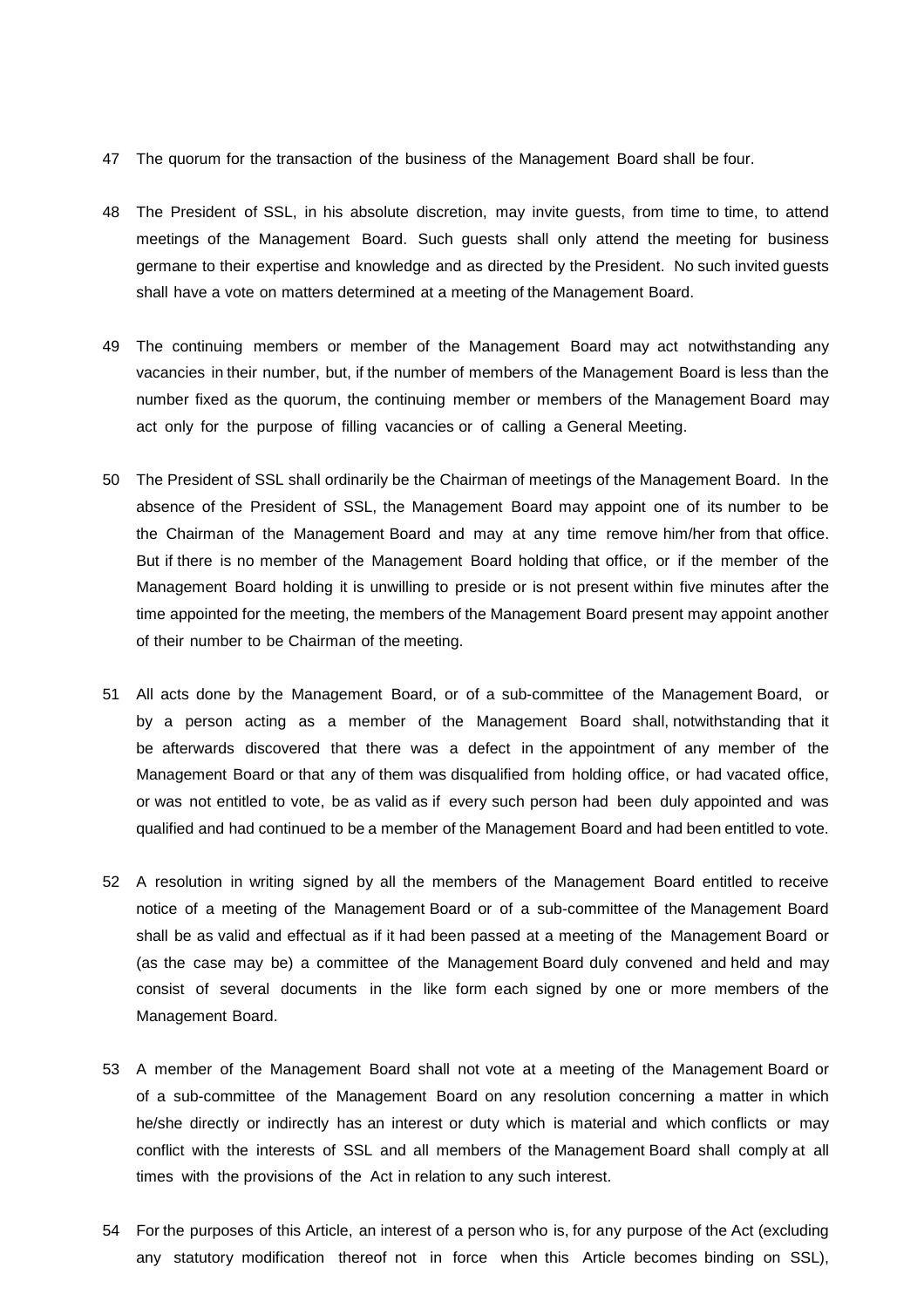connected with a member of the Management Board shall be treated as an interest of the member of the Management Board.

- 55 A member of the Management Board shall not be counted in the quorum present at a meeting of the Management Board in relation to a resolution on which he/she is not entitled to vote.
- 56 If a question arises at a meeting of the Management Board or of a sub-committee of the Management Board as to the right of a member of the Management Board to vote, the question may, before the conclusion of the meeting, be referred to the Chairman of the meeting and his/her ruling in relation to any member of the Management Board other than himself/herself shall be final and conclusive.
- 57 Questions arising at a meeting shall be decided by a majority of votes. In the case of an equality of votes, the Chairman shall have a second or casting vote.
- 58 The Management Board shall meet at least four times a year. The Management Board shall cause Minutes to be made:
	- 58.1 of all appointments of officers made by the Management Board; and
	- 58.2 of all proceedings at meetings of SSL, of the members of any class of SSL and of the Management Board and any sub-committee of the Management Board, including the names of the members of the Management Board present at such meeting.

# **ANNUAL GENERAL MEETING AND GENERAL MEETINGS**

## **Annual General Meeting**

- 59 SSL shall hold a General Meeting in every calendar year not later than six months after the date of the end of SSL's financial year as its Annual General Meeting at such a time and place as may be determined by the Management Board, and shall specify the meeting as such in the notices calling it.
- 60 The Annual General Meeting shall be held for the following purposes:
	- 60.1 to receive the Company's accounts for the year together with the reports of the Directors and the Auditor;
	- 60.2 to approve the Annual Report;
	- 60.3 to adopt the examined income and expenditure account and balance sheet;
	- 60.4 to receive from the Management Board a report of the activities of SSL since the previous Annual General Meeting;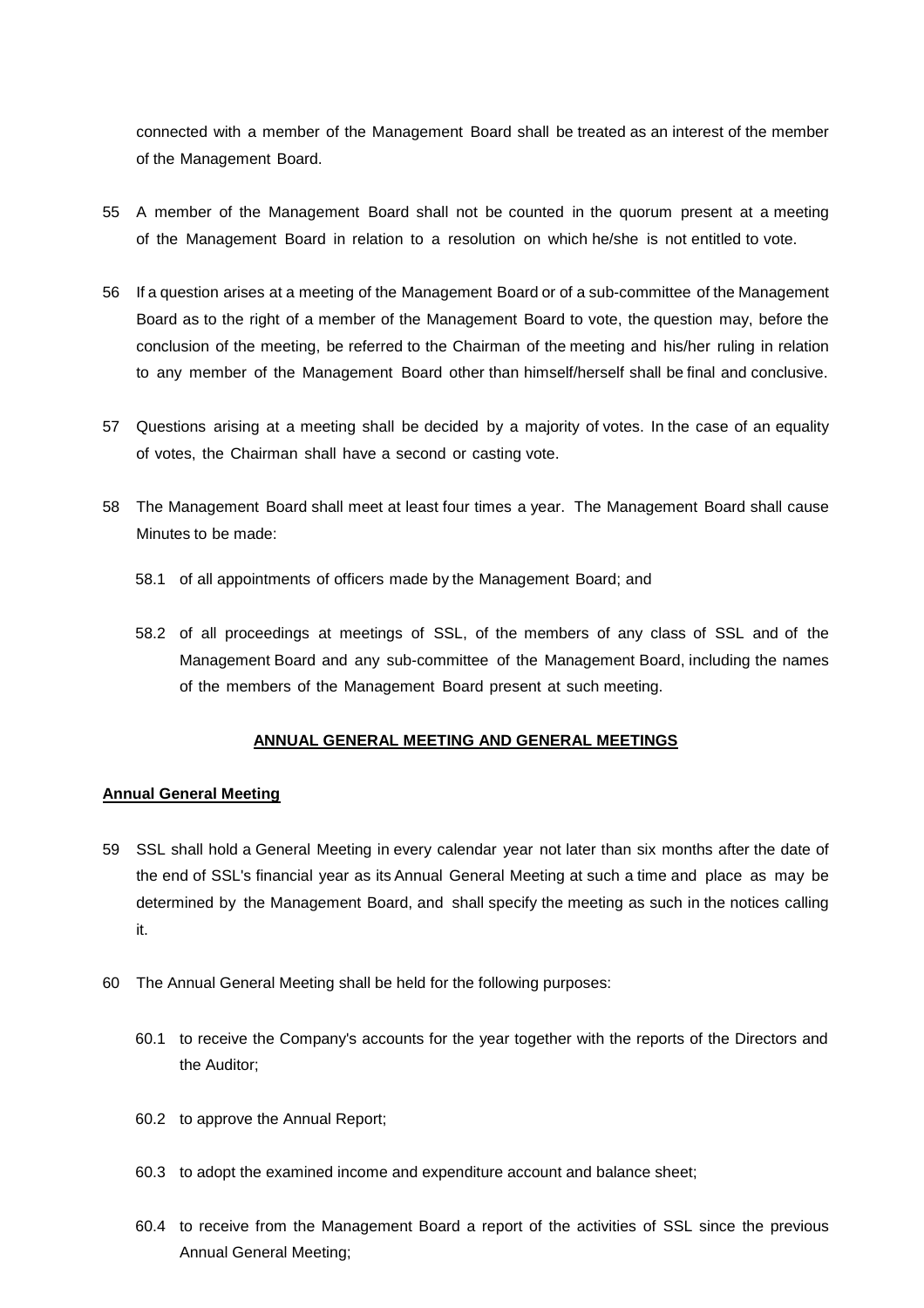- 60.5 to announce the election of the President, Vice-Presidents, Regional Directors and Non-Executive Directors to be appointed in accordance with these Articles; and
- 60.6 to transact such other business as may be brought before it.
- 61 Any Full Corporate Member or a majority of the Management Board shall be entitled to have included on the agenda of a General Meeting any matter, motion or proposal. All such proposals submitted by a member or a majority of the Management Board must be received at the offices of SSL not less than thirty days prior to the General Meeting at which it is to be discussed.
- 62 All General Meetings other than Annual General Meetings shall be called General Meetings.

#### **Notice**

- 63 All General Meetings of SSL shall be called by at least 14 days' notice but a General Meeting may be called by shorter notice if it is so agreed by all the members entitled to attend and vote thereat.
- 64 Any notice to be given to or by any person pursuant to these Articles shall be in writing. SSL may give any notice or provide any other document to a member either: (i) personally; or (ii) by sending it by post in a prepaid envelope addressed to the member at his/her registered address; or (iii) by leaving it at that address; or (iv) by sending it by fax to the last fax number notified to the Company; or (v) by a website the address of which has been notified to the member; or (vi) by electronic mail to an address notified by the member to the Company. This Article does not affect any provision in any relevant legislation or the Articles requiring notices or documents to be delivered in a particular way. If a notice or document is delivered by hand, it is treated as being delivered at the time it is handed to or left for the member. A properly addressed notice or document sent by pre-paid post shall be deemed to have been given 48 hours after the date on which the notice is posted. A notice or document sent by telefax shall be deemed to have been given 2 hours after the time of transmission. A notice or document (other than a share certificate) sent by electronic mail, shall be deemed to have been delivered at the time it was sent. A notice or document sent by a website shall be deemed to have been delivered when the material was first made available on the website, or, if later, when the recipient received (or is deemed to have received) notice of the fact that the material was available on the website.
- 65 A member present at any meeting of SSL shall be deemed to have received notice of the meeting and, where requisite, of the purposes for which it was called.
- 66 All notices of a General Meeting shall specify the date, time and place of the meeting and the general nature of the business to be transacted and, in the case of an Annual General Meeting, shall specify the meeting as such.
- 67 The notice shall be given to all categories of member (other than Associate Members), Associated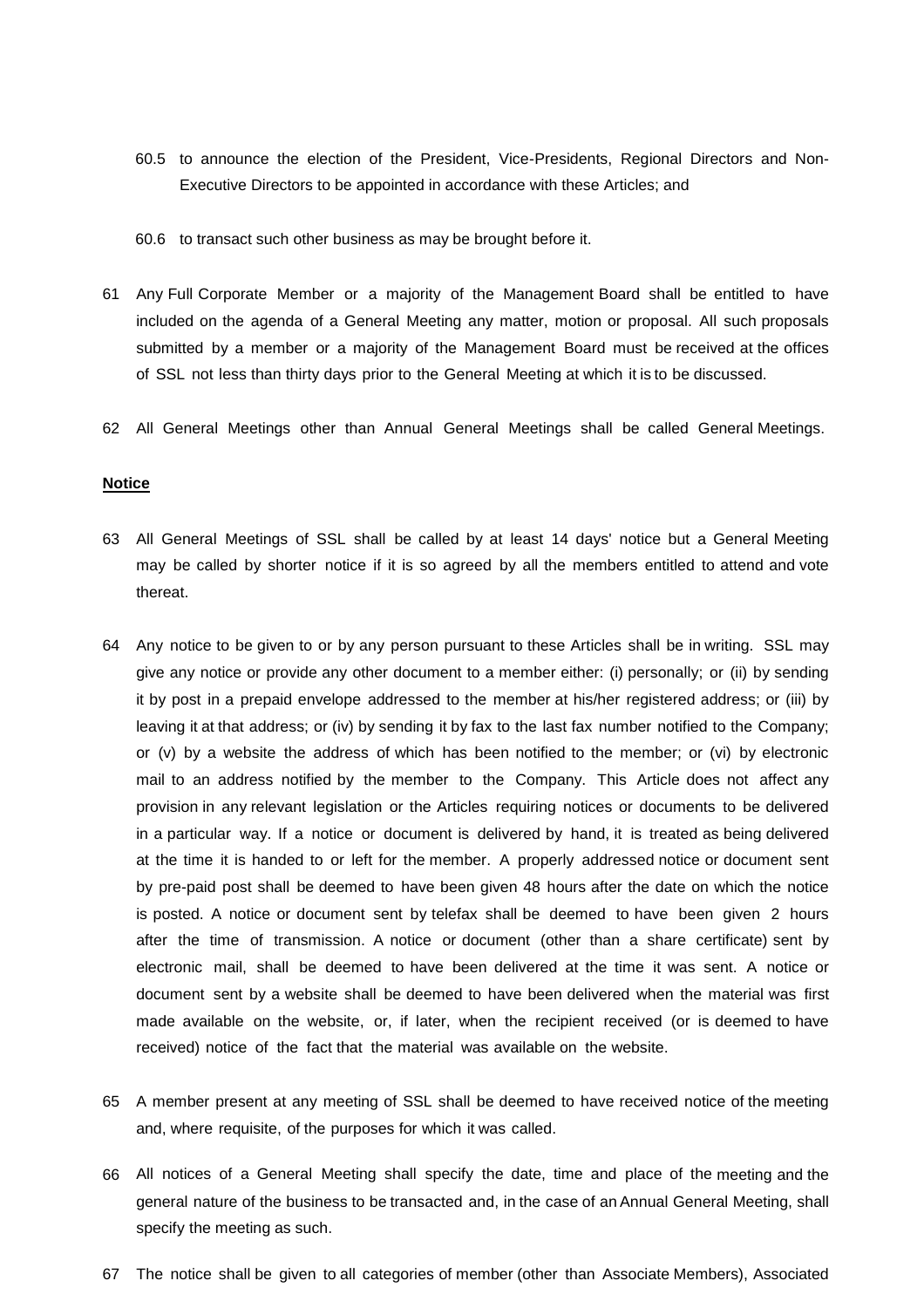Regional Associations and the Auditors and shall include notice of the resolutions to be considered at the meeting and elections. The notice calling the General Meeting shall be accompanied by such written reports and other documents as may be relevant to the proposed business of the General Meeting including, in the case of the Annual General Meeting, an examined income and expenditure account and balance sheet, notice of a motion to authorise the Management Board to appoint, and fix the remuneration of accountants and notice of a motion to determine subscription and affiliation fees for the forthcoming seasons.

68 The accidental omission to give notice of a meeting to, or the non-receipt of notice of a meeting by, any person entitled to receive notice shall not invalidate the proceedings at that meeting.

#### **Quorum for General Meetings**

- 69 No business shall be transacted at any General Meeting, except the adjournment of the meeting, unless a quorum is present when the meeting proceeds to business. Save as herein otherwise provided, ten percent of Full Corporate Members present either in person or by proxy shall constitute a quorum.
- 70 If such a quorum is not present within half an hour from the time appointed for the meeting, or if during a meeting such a quorum ceases to be present, the meeting shall stand adjourned to the same day in the next week at the same time and place or to such time and place as the directors may determine, notice of the adjourned meeting to be given in accordance with the provisions of Articles 63-68 above.

## **Chairing General Meetings**

- 71 The President of SSL shall preside as Chairman at every General Meeting. If he/she is not present within fifteen minutes after the time appointed for the holding of a General Meeting one of the members of the Management Board chosen by the Management Board shall chair the meeting, or if no such member thereof be present, or if all members of the Management Board present decline to chair, the Full Corporate Members present shall choose one of their number present to chair.
- 72 A member of the Management Board shall, notwithstanding that he/she is not a member be entitled to attend and speak at any General Meeting (and at any separate meeting of any class of members of SSL).

## **Adjournment**

- 73 If the persons attending a General Meeting within half an hour of the time at which the meeting was due to start do not constitute a quorum, or if during a meeting a quorum ceases to be present, the Chairman of the meeting must adjourn it.
- 74 The Chairman of the meeting may, with the consent of any such meeting at which a quorum is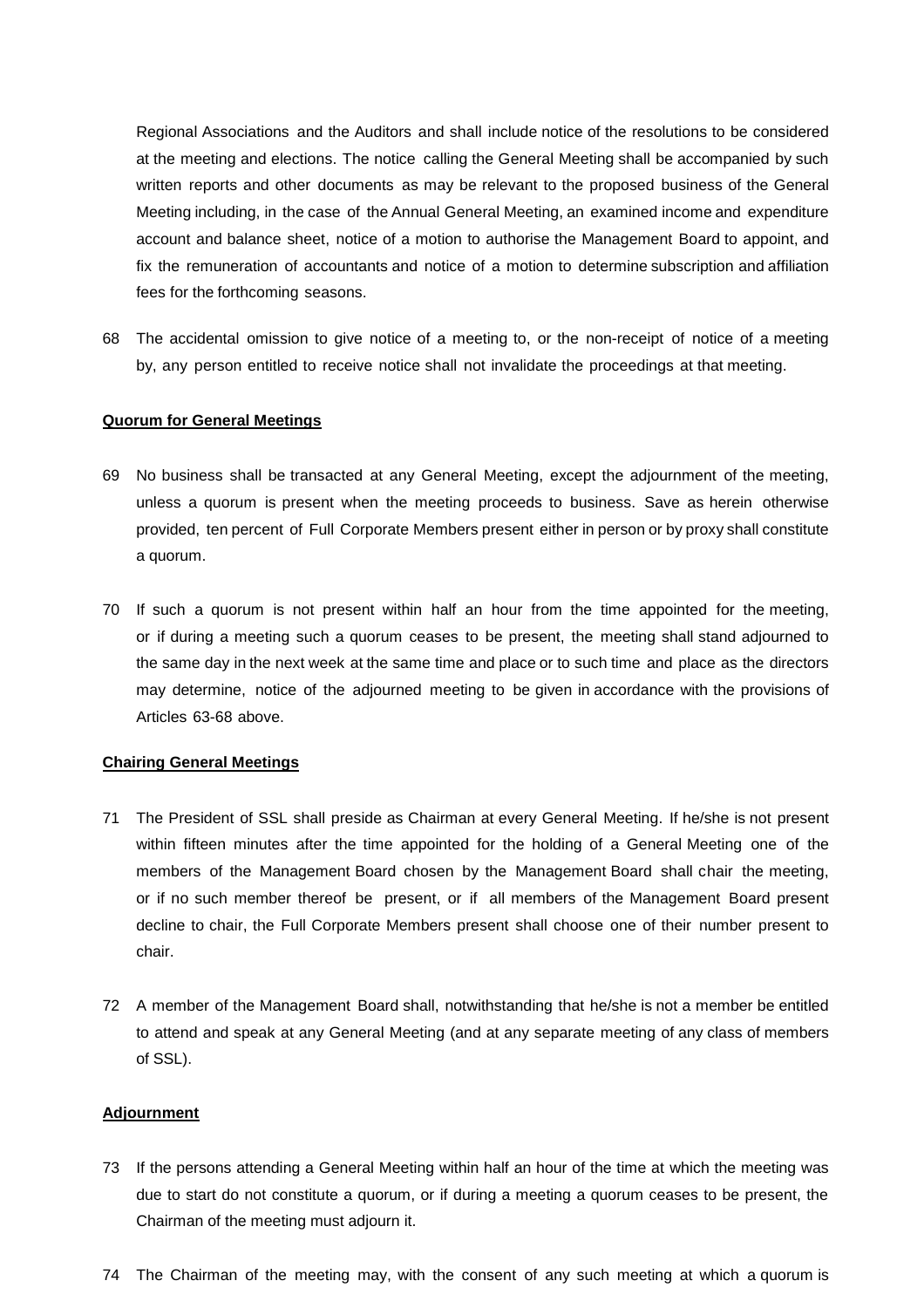present (and shall if so directed by in excess of one half of all the votes properly cast) adjourn the meeting from time to time, and from place to place but no business shall be transacted at any adjourned meeting other than business which might properly have been transacted at the meeting had the adjournment not taken place. Whenever such a meeting is adjourned for forty five days or more, notice of the adjourned meeting shall be given in the same manner as of the original meeting. Save as aforesaid, members shall not be entitled to any notice of an adjournment, or of the business to be transacted at an adjourned meeting.

## **Voting**

- 75 Subject to the provisions of these Articles only Full Corporate Members represented in accordance with these Articles at a General Meeting shall be entitled to vote.
- 76 Full Corporate Members shall be entitled to one vote for every ten current Registered Members of the Full Corporate Member, the minimum number of votes being one. Full Corporate Members must provide to SSL in relation to each individual it wishes to treat as a Registered Member, his/her full name and address, date of birth and email address. Failure to provide such information may mean that the individual in question shall not be treated as a Registered Member.
- 77 A Full Corporate Member may vote for, against or formally register its abstention from voting in respect of a motion or resolution. If a Full Corporate Member elects not to participate in the voting procedure, its position shall not be recorded and taken into account in determining whether or not the motion or resolution has been carried.
- 78 No objection shall be raised to the qualification of any voter except at the meeting or adjourned meeting at which the vote objected to is tendered, and every vote not disallowed at the meeting shall be valid. Any objection made in due time shall be referred to the Chairman whose decision shall be final and conclusive.
- 79 A resolution put to the vote of a meeting may, at the discretion of the Chairman, be decided on a show of hands, a poll or secret ballot and by proxy.
- 80 A resolution will not be decided by a poll unless before, or on the declaration of the result of the show of hands, a poll is duly demanded. Subject to the provisions of the Act, a poll may be demanded:
	- 80.1 In advance of the General Meeting where it is to be put to the vote;
	- 80.2 by the Chairman;
	- 80.3 by the Management Board; or
	- 80.4 by at least three Full Corporate Members.
- 81 Unless a poll is duly demanded, a declaration by the Chairman that a resolution has been carried or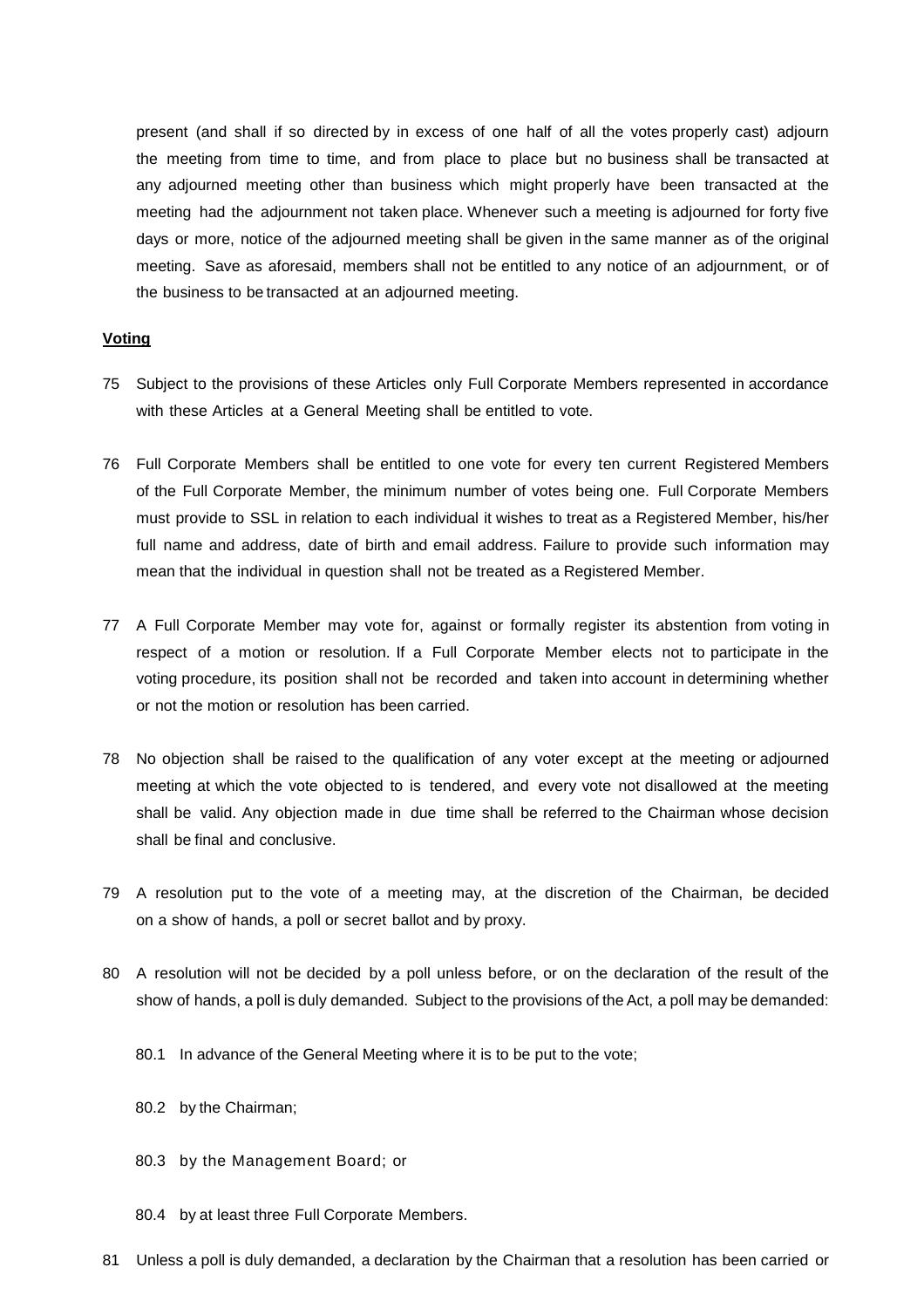carried unanimously, or by a particular majority, or lost, or not carried by a particular majority and an entry to that effect in the minutes of the meeting shall be conclusive evidence of the fact without proof of the number or proportion of the votes recorded in favour of or against the resolution.

- 82 The demand for a poll may, before the poll is taken, be withdrawn but only with the consent of the Chairman and a demand so withdrawn shall not be taken to have invalidated the result of a show of hands declared before the demand was made.
- 83 A poll shall be taken as the Chairman directs and he/she may appoint scrutineers (who need not be members). The result of the poll shall be deemed to be the resolution of the meeting at which the poll was demanded.
- 84 A poll demanded at the instigation of a Chairman or on a question of adjournment shall be taken forthwith. A poll demanded on any other question shall be taken either forthwith or at such time and place as the Chairman directs not being more than 30 days after the poll is demanded. The demand for a poll shall not prevent the continuance of a meeting for the transaction of any business other than the question on which the poll was demanded. If a poll is demanded before the declaration of the result of a show of hands and the demand is duly withdrawn, the meeting shall continue as if the demand had not been made.
- 85 The appointment of a proxy must be made in accordance with the Act in the form prescribed from time to time by SSL and must be delivered to the office of SSL at least 48 hours before the scheduled start of the meeting. A person who is entitled to attend, speak or vote (either on a show of hands or on a poll) at a General Meeting remains so entitled in respect of that meeting or any adjournment of it, even though a valid proxy notice has been delivered to SSL by or on behalf of that person. Unless a proxy notice indicates otherwise, it must be treated as:
	- 85.1 Allowing the person appointed under it as a proxy discretion as to how to vote on any ancillary or procedural resolutions put to the meeting; and
	- 85.2 Appointing that person as a proxy in relation to any adjournment of the general meeting to which it relates as well as the meeting itself.
- 86 A resolution in writing executed in the case of an Ordinary Resolution and in the case of a Special Resolution shall be as effectual as if it had been passed at a General Meeting duly convened and held and may consist of several instruments in the like form each executed by or on behalf of one or more members.
- 87 An Ordinary Resolution to be proposed at a General Meeting may be amended by Ordinary Resolution if:
	- 87.1 Notice of the proposed amendment is given to SSL in writing by a person entitled to vote at the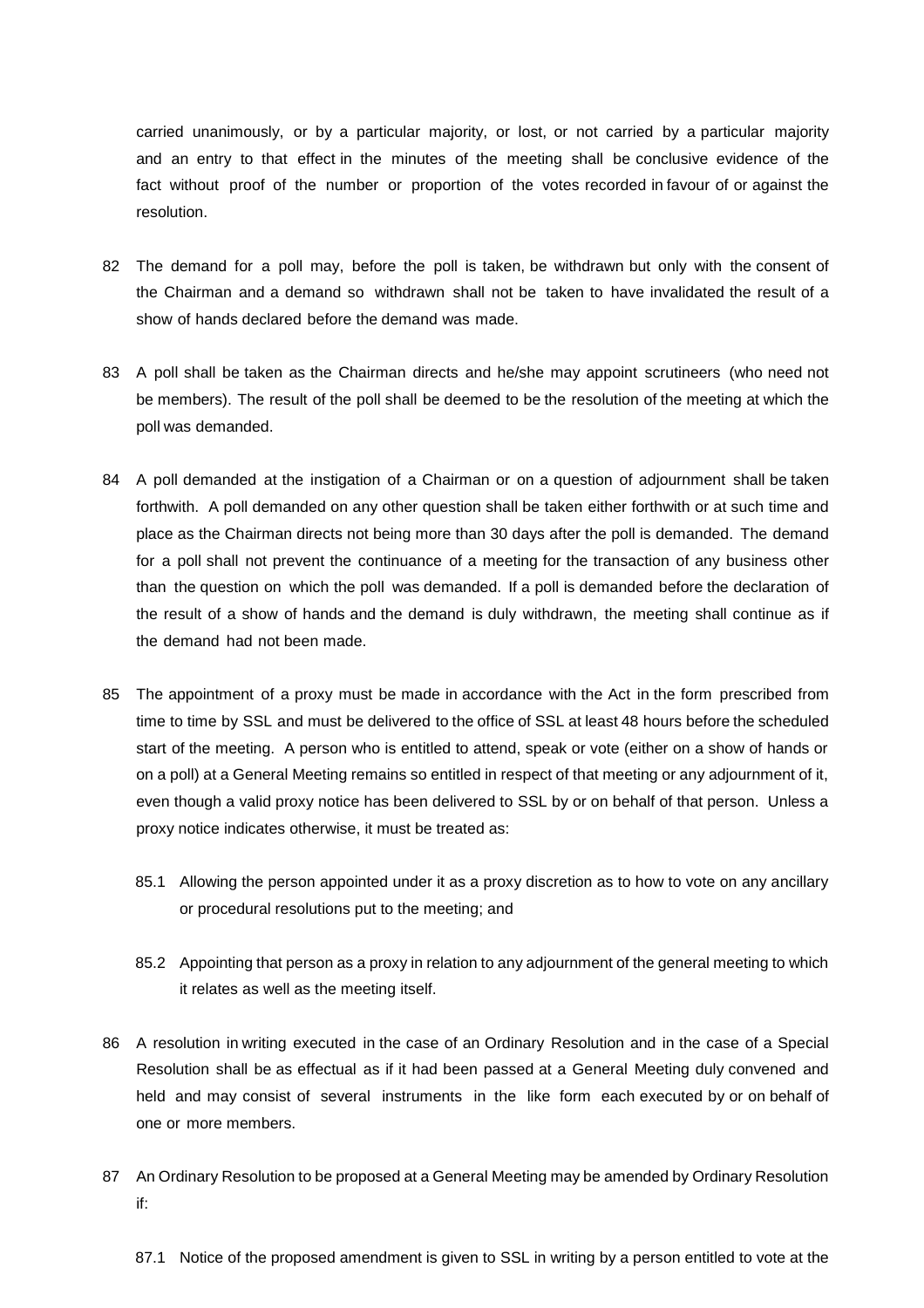General Meeting at which it is to be proposed not less than 48 hours before the meeting is to take place (or such later time as the Chairman may determine), and

- 87.2 The proposed amendment does not, in the reasonable opinion of the Chairman of the meeting, materially alter the scope of the resolution.
- 88 A Special Resolution to be proposed at a General Meeting may be amended by Ordinary Resolution if:
	- 88.1 The chairman of the meeting proposes the amendment at the General Meeting at which the resolution is to be proposed; and
	- 88.2 The amendment does not go beyond what is necessary to correct a grammatical or other nonsubstantive error in the resolution.
- 89 In the event of an equality of votes at any General Meeting the Chairman of the meeting shall have a casting vote.

# **FINANCIAL**

# **Liability, Dividends, Profits & Reserves**

- 90 The liability of the members is limited. Every guarantee member of the Company undertakes to contribute such amount as may be required (not exceeding £1) to the assets of the Company in the event of its being wound up while he/she is a guarantee member or within one year after he/she ceases to be a guarantee member, for payment of the debts and liabilities of the Company contracted before he/she ceases to be a guarantee member, and the costs, charges and expenses of winding up, and for the adjustment of the rights of the contributors among themselves.
- 91 The income of SSL shall be applied solely towards the promotion of the principles and objects of SSL and no portion thereof shall be paid or transferred directly or indirectly, overtly or covertly by way of distribution, bonus or otherwise to any class of member. This does not restrict the power to distribute any profit to another non-profit making body.
- 92 Nothing in Article 44 above shall prevent the payment in good faith by SSL of expenses incurred in legitimate work for SSL which has been authorised in advance of expenditure and which conforms to the criteria for expenses set by the Management Board.

# **Winding Up**

93 If upon the winding-up or dissolution of SSL whether by virtue of a resolution of the Full Corporate Members or otherwise, any property which remains after satisfaction of all the Company's debts and liabilities shall not be paid to or distributed among the members of the Company but shall be returned to funding bodies or with their agreement be transferred to some other charitable body or bodies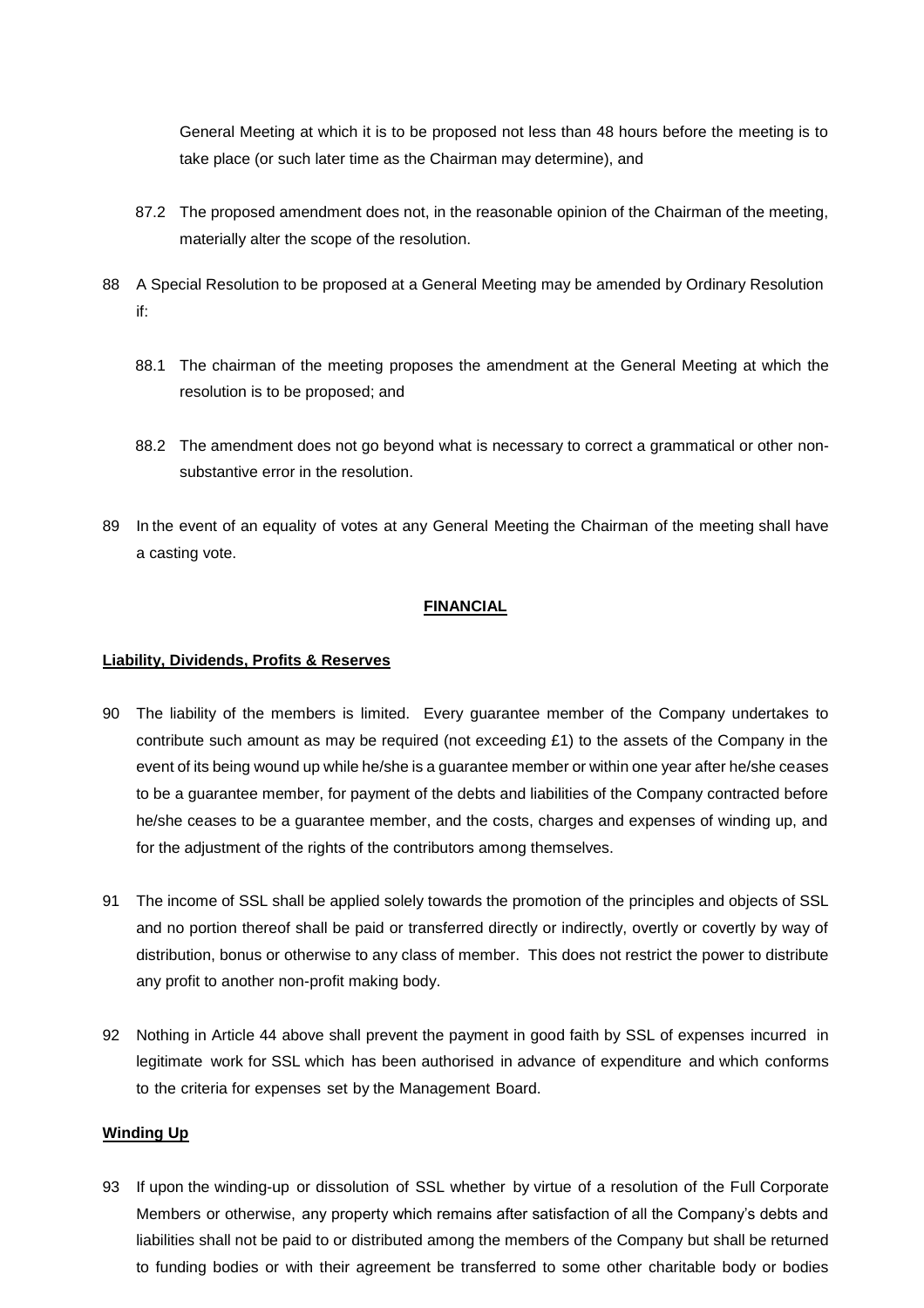(whether incorporated or unincorporated) whose objects are altogether or in part similar to the objects of the Company and whose constitution restricts the distribution of income and assets among members to an extent at least as great as these Articles. Any unused funding from grants paid by sportscotland (or other sports funding organisation) shall be dealt with under the terms of the agreement with the respective funding organisation.

#### **Accounts**

- 94 The Management Board shall cause accounting records of SSL to be kept in accordance with the provisions of the Act.
- 95 The financial year of SSL shall be 1 April to 31 March.
- 96 The Management Board shall ensure that the annual statement of accounts and balance sheet be prepared and examined as soon as practicably possible after the financial year end to which the accounts relate, and in any event prior to the Annual General Meeting.

#### **Indemnity**

- 97 Subject to the provisions of the Act but without prejudice to any indemnity to which a member of the Management Board may otherwise be entitled, every member of the Management Board or other officer of SSL shall be indemnified out of the assets of SSL against any liability incurred by him/her in defending any proceedings, whether civil or criminal, in which judgement is given in his/her favour or in which he/she is acquitted or in connection with any application in which relief is granted to him/her by the court from liability for negligence, default, breach of duty or breach of trust in relation to the affairs of SSL, but this Article shall only have effect in so far as its provisions are not avoided by the Act.
- 98 The Management Board shall have power to purchase and maintain for any member of the Management Board or other officer of SSL, insurance against any such liability as is referred to in the Act.

#### **BRIDGING PROVISIONS**

- 99 Article 22 stipulates that members of the Management Board may serve for a maximum tenure of ten years after which time the member must resign from the Management Board. From the date that the new Articles of Association are adopted the current members of the Management Board shall serve the remaining years of their ten year tenures after which time the member must resign from the Management Board and may not be re-elected, nominated or appointed to any elected position on the Management Board of SSL for a period of three years.
- 100 Article 23 stipulates that the President may hold office for two separate four year terms after which time the President must resign from the Management Board. From the date that the new Articles of Association are adopted, the President, in order to align with the Commonwealth Games four year